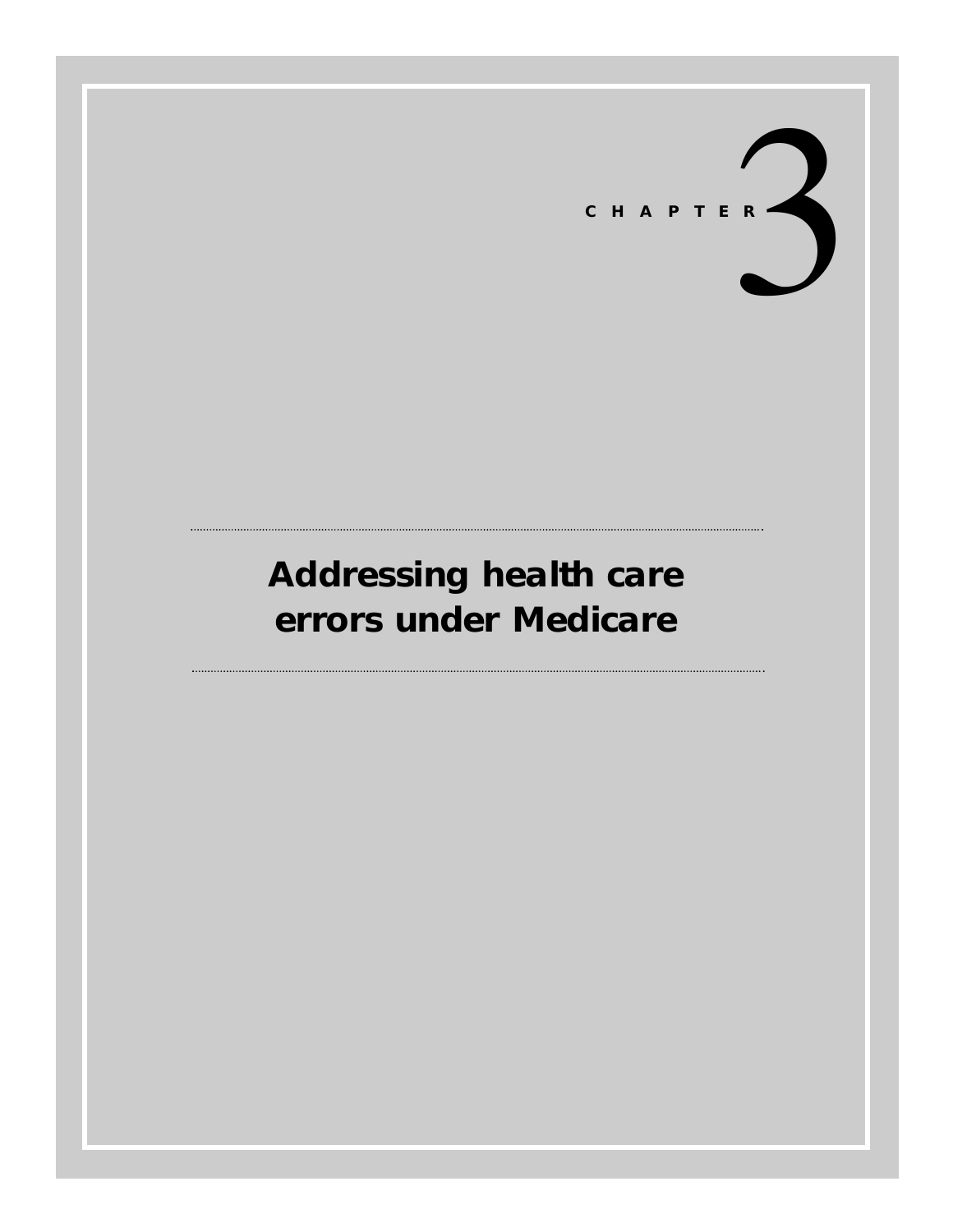# **RECOMMENDA TIONS 3A** The Secretary should establish patient safety as a quality improvement priority for Medicare and should take steps to minimize the incidence of preventable errors in the delivery of care provided to beneficiaries. . . . . . . . . . . . . . . . . . . . . . . . . . . . . . . . . . . . . . . . . . . . . . . . . . . . . . . . . . . . . . . . . . . . . . . . . . . . . . **3B** The Secretary should support and make use of ongoing public and private error-reduction initiatives—including those that promote incident reporting by providers, analysis of root causes and patterns in occurrence, and dissemination of information designed to prevent recurrence—through Medicare's policies and quality improvement activities. **3C** The Congress should enact legislation to protect the confidentiality of individually identifiable information relating to errors in health care delivery when that information is reported for quality improvement purposes. . . . . . . . . . . . . . . . . . . . . . . . . . . . . . . . . . . . . . . . . . . . . . . . . . . . . . . . . . . . . . . . . . . . . . . . . . . . . . **3D** The Secretary should consider opportunities for minimizing avoidable errors in health care delivery through coverage and payment policies, quality measurement initiatives, and quality improvement programs. . . . . . . . . . . . . . . . . . . . . . . . . . . . . . . . . . . . . . . . . . . . . . . . . . . . . . . . . . . . . . . . . . . . . . . . . . . . . . **3E** The Secretary should work with providers and other stakeholders to identify and promote effective and efficient processes, structures, and activities for reducing preventable errors and to set progressive targets for improvement in patient safety through Medicare's quality improvement programs. . . . . . . . . . . . . . . . . . . . . . . . . . . . . . . . . . . . . . . . . . . . . . . . . . . . . . . . . . . . . . . . . . . . . . . . . . . . . . **3F** The Secretary should not establish requirements that specify maximum tolerance rates of errors in health care delivery under Medicare's conditions of participation for health care providers. . . . . . . . . . . . . . . . . . . . . . . . . . . . . . . . . . . . . . . . . . . . . . . . . . . . . . . . . . . . . . . . . . . . . . . . . . . . . . **3G** The Secretary should fund research to study appropriate use of autopsies and to evaluate approaches for using information derived from autopsies in health care quality improvement and error-reduction initiatives.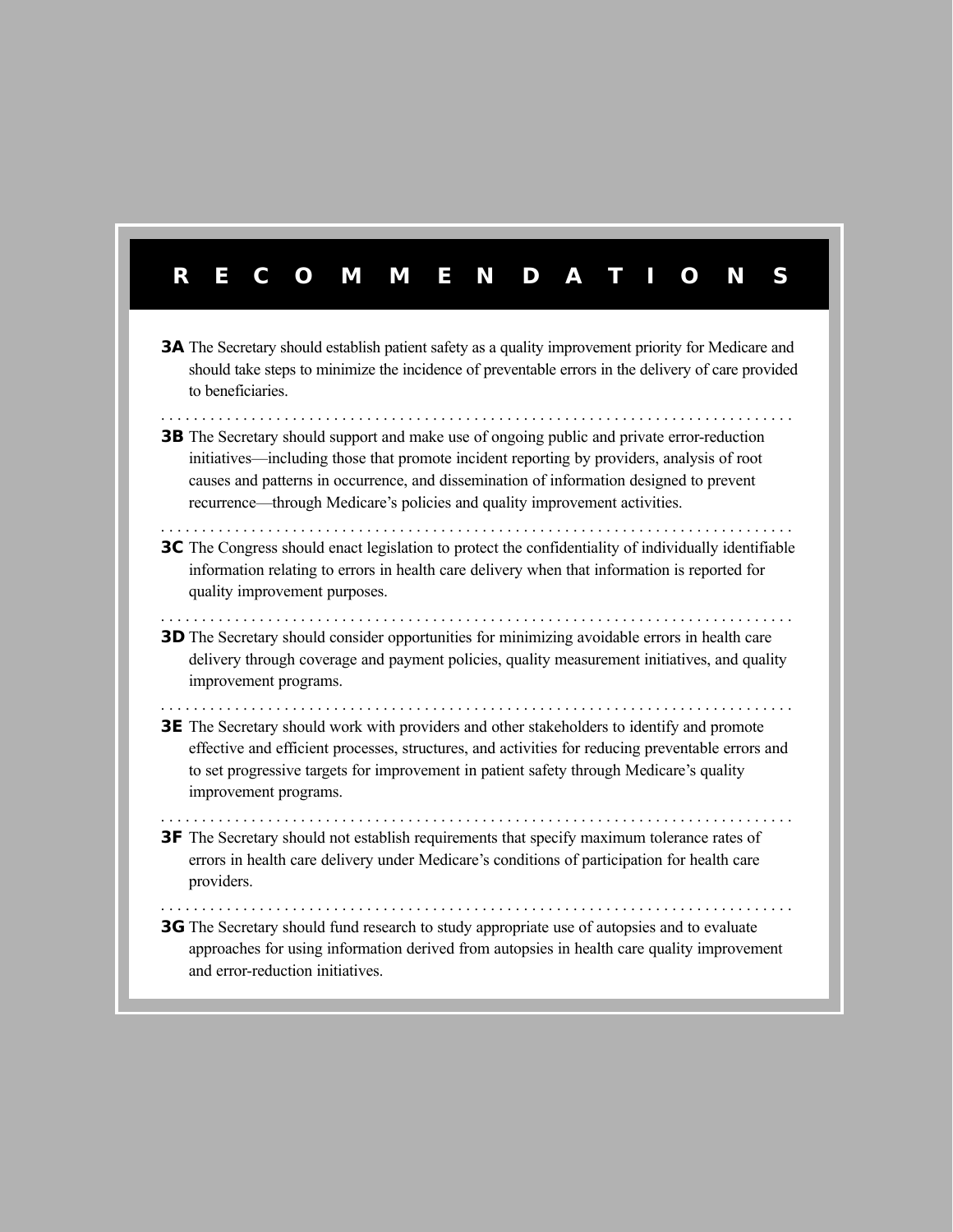

# **Addressing health care errors under Medicare**

program cost reventable errors in health care delivery contribute to unnecessary patient injuries and health system costs. Reducing errors in the care provided to Medicare beneficiaries could improve beneficiaries' health and functioning and reduce program costs. The experience of other potentially dangerous and safetyconscious industries has shown that errors can be reduced by improving the systems and processes associated with health care delivery and by creating an environment in which errors are seen as opportunities for learning. Therefore, MedPAC recommends that Medicare establish patient safety as a quality improvement priority and take steps to reduce errors in the care provided to beneficiaries.

# **In this chapter**

- Errors: a critical health quality problem
- Resources for addressing health care errors
- Minimizing preventable errors under Medicare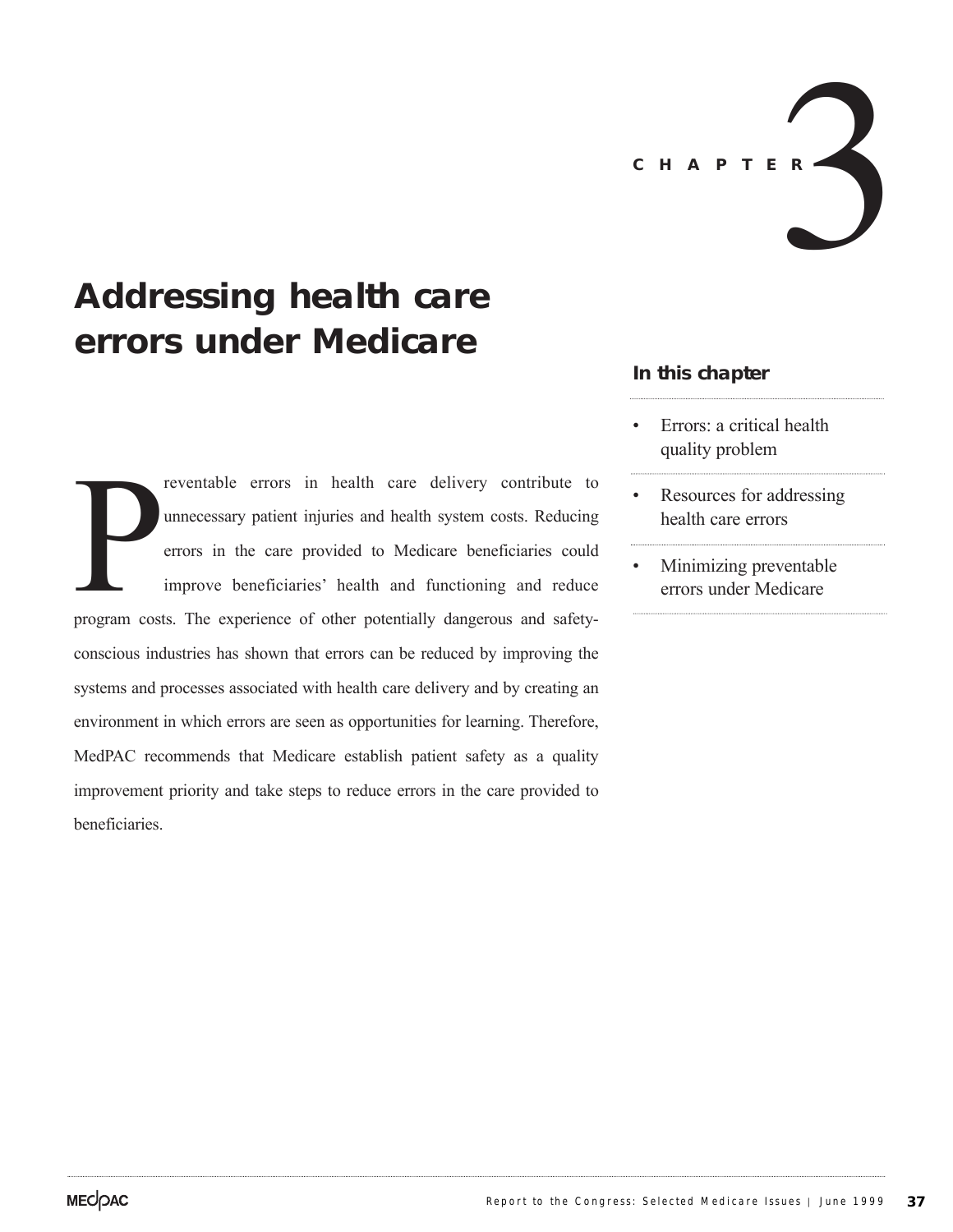Health care providers, researchers, policymakers, and others concerned with the public's health have voiced a call to increase patient safety by addressing errors in the delivery of health care. Responding to and amplifying this call, the President's Advisory Commission on Consumer Protection and Quality in the Health Care Industry selected reducing health care errors as one of six national aims for improvement (1998). Health care leaders envision a day when the industry works systematically to avoid preventable errors, actively identifies and openly acknowledges them when they do occur, makes commensurate reparations to injured parties, identifies root causes of the problems, and takes whatever steps are necessary to see that the industry collectively avoids similar errors in the future.

The Medicare Payment Advisory Commission (MedPAC) has considered Medicare's role in advancing toward this goal. This chapter presents MedPAC's initial findings and recommendations on how the program might minimize preventable errors. It begins by characterizing the nature and extent of the problem. It then looks at error-reduction theories, methods, and mechanisms and highlights exemplary activities and initiatives. The chapter describes Medicare's current policies for addressing errors, then identifies other approaches that might be taken as part of an improved and refocused effort. It then presents MedPAC's analysis of Medicare's potential to enhance the safety of beneficiary care through increased effort to avoid misuse of medications and through improved use of hospital autopsies—two issues of current policy interest.

Based on the considerations and findings described in this chapter, the Commission recommends that Medicare establish patient safety as a quality improvement priority. The Secretary of Health and Human Services should ensure that the program acts to reduce errors through existing mechanisms, works with providers and others to identify and

promote effective and efficient errorreduction processes, and supports ongoing public and private safety initiatives. To promote the success of these initiatives, the Congress should enact legislation to protect the confidentiality of information about occurrences of error when reported for quality improvement purposes. The Secretary should define and regularly update target rates of improvement in patient safety, rather than specify and enforce maximum tolerance rates of errors.

While the Commission does not currently offer specific recommendations for addressing medication errors, it notes that the problem is a source of preventable costs and patient injuries and that some hospitals have reported savings and improved patient care through use of automated systems for entering physicians' medication orders.

MedPAC believes that improved use of autopsies can aid in reducing errors as well as advance the field of medicine and enhance individual physicians' knowledge. Therefore, the Commission calls on the Secretary to fund research to study appropriate use of autopsies and to evaluate approaches for using information derived from autopsies in health care quality improvement and errorreduction initiatives.

# **Errors: a critical health quality problem**

Noted health care researcher and analyst Lucian Leape (1994) describes errors as unintended actions or failures to act, and actions or inactions that do not achieve their intended outcomes. By this definition, not all errors are preventable. Sometimes, poor outcomes are a predictable but unavoidable result of incomplete knowledge or imperfect technology, as in instances when a laboratory test with a known error rate returns a false positive or negative finding. But other health care delivery

errors can be both anticipated and prevented. Doing so is fast becoming a national priority for quality improvement.

Opportunities for error are compounded by the complex and interrelated factors human, systemic, and technical associated with health care delivery today. Individual physicians, nurses, pharmacists, other health care practitioners, and patients inevitably make mistakes in judgment, overlook a symptom, fail to use medication or equipment properly, or misinterpret a finding. The health care processes and systems used by health care organizations and facilities, in some cases influenced by payers or other external forces, largely determine the extent to which opportunities for error will arise. Furthermore, the devices, machines, medications, and other equipment used in treating and diagnosing patients play an important role in determining health care safety and can also serve as a source of error.

A growing body of health services research literature has illuminated both the extent and the implications of errors in health care delivery. By extrapolating findings from the Harvard Medical Practice Study, a study of New York state medical records, Leape (1994) estimated that "180,000 people die each year partly as a result of iatrogenic injury, the equivalent of three jumbo-jet crashes every two days." Studies of such injuries consistently show that many are due to preventable errors. For example, in another facet of the Harvard Medical Practice Study, Leape and colleagues (1993) found that injuries attributable to medical treatment occurred in 3.7 percent of the hospitalizations evaluated, and that more than two-thirds of those injuries were due to errors. While most injuries did not have lasting effects on patient health, 2.6 percent caused permanently disabling injuries and 13.6 percent resulted in death (Brennan et al. 1991).

The Harvard Medical Practice Study also provided insight on the relative frequency of the types of errors occurring in hospitals that result in patient injuries. Of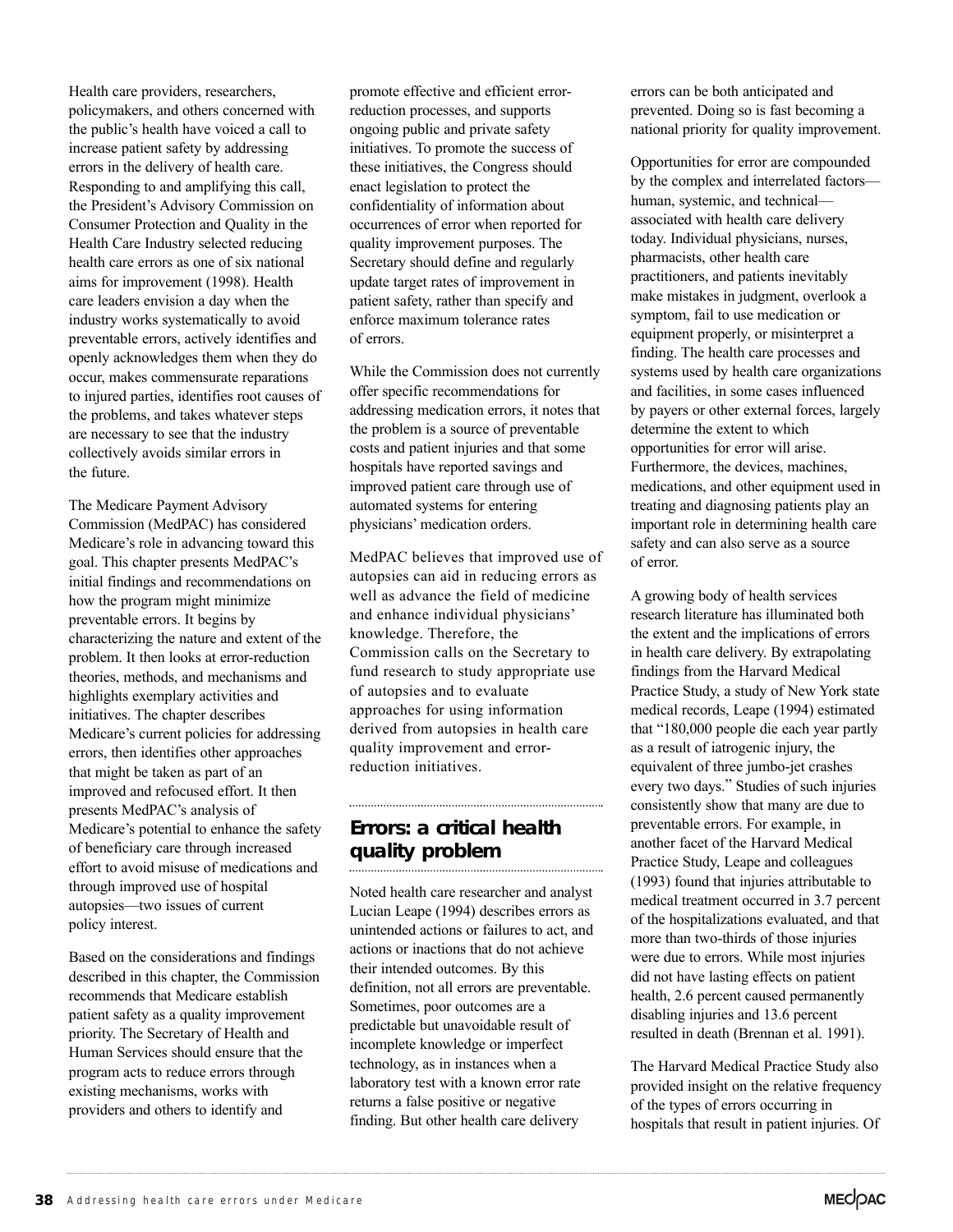the injuries attributable to error, 35 percent involved the performance of procedures or operations, 22 percent related to failures of prevention, 14 percent were diagnostic errors, 9 percent medication errors, and 2 percent were classified as system or other errors, such as defective equipment or supplies (Leape et al. 1991).1

Errors in ordering, transcribing, dispensing, and administering medications result in adverse drug events (ADEs) that are costly and often preventable. The Adverse Drug Event Prevention Study, which looked at data from two tertiary care hospitals, found that such events occurred in 6.5 percent of admissions; of these, 28 percent were judged preventable (Bates et al. 1995). Researchers estimated that hospital costs for patient care were increased by \$2,595 per event overall and \$4,685 per event for the subset of events classified as preventable, which were more severe, on average (Bates et al. 1997). Another study involving one tertiary care hospital's records found that ADEs occurred in 2.4 percent of admissions during a three-year period. These events were associated with significantly longer hospital stays, increased costs, and an almost twofold increased risk of death (Classen et al. 1997).

Despite continuing advancement in diagnostic capability, errors in diagnosing patients are common and can result in adverse outcomes. Research conducted since 1938 has consistently shown that postmortem findings differ from predeath clinical diagnoses between 35 percent and 47 percent of the time (Leape 1994, Lundberg 1998).2 One recent study found that 45 percent of autopsies revealed one or more undiagnosed causes of death, two-thirds of which were considered treatable (Nichols et al. 1998). Another found that malignant neoplasms discovered at autopsy were the

underlying cause of death in 57 percent of deceased patients found to have such neoplasms (Burton et al. 1998).

# **Resources for addressing health care errors**

Several factors make addressing health care errors particularly challenging. Health care is an exceptionally dynamic enterprise, in which new risk is always being created and emerging. In addition, health care is in the midst of a transition from a cottage industry made up of independent, individual practitioners to a more cohesive industry in which a collection of processes can be thought of as interacting within a larger system (Berwick 1989). Until recently, even hospital care has been seen as a series of separate and unrelated interactions between health care professionals and individual patients (Avorn 1997).

Designing appropriate interventions for addressing health care delivery errors in Medicare requires an understanding of both the theoretical basis for errorreduction efforts and the available methods and mechanisms for reducing errors. In addition, an awareness of prominent initiatives geared toward reducing health care error is valuable, both to draw lessons and to identify ongoing private or public endeavors with which Medicare's efforts might be coordinated.

#### **Error-reduction theories and lessons from other industries**

Theories developed and used in other technically complex, potentially dangerous industries that have made safety and quality a high priority, such as transportation and energy, are attracting interest and gaining growing acceptance in health care. These industries have come to

recognize that increasing safety requires changing the focus from individuals to processes and systems and creating an environment in which mistakes are seen as opportunities for learning rather than reasons for punishment.

Researchers in safety assert that human mistakes are often the inevitable result of poor system design rather than failures in professional care or diligence (Leape et al. 1998). This has led to a change in safety-conscious industries, from viewing individuals who make mistakes as the primary instigators of problems to seeing them instead as contributors or agents who trigger underlying defects in established processes, routines, or systems, or even as agents who are set up to fail by those underlying defects.

Increasing health care safety therefore requires paying attention to design of systems and processes used in patient care. Safety leaders in aviation and nuclear power have designed processes and systems that can improve consumer safety by reducing hazards and have worked to create a culture of vigilance. They have trained professionals to use methods designed to promote safety, to work in teams, and to solve problems in simulated emergency situations. They advocate designing systems to reduce opportunities for human error and introducing backup systems meant to keep adverse events from occurring as a result of those errors.

Many experts have observed that advancing safety in health care will require the industry to move beyond blame and punishment of individuals. Belief in the effectiveness of punishment as a means of error prevention in health care has posed challenges for implementing efforts to increase safety (Leape 1994). Rather than improving safety, the threat of punishment provides strong incentives for people to conceal errors when they do occur.

<sup>1</sup> Of the total errors identified, 18 percent could not be classified.

<sup>2</sup> Such findings do not indicate that quality of care is unchanged over time. On the contrary, advances in medicine have led to accurate diagnosis of many conditions that previously could not have been detected by either clinical exams or postmortem tests.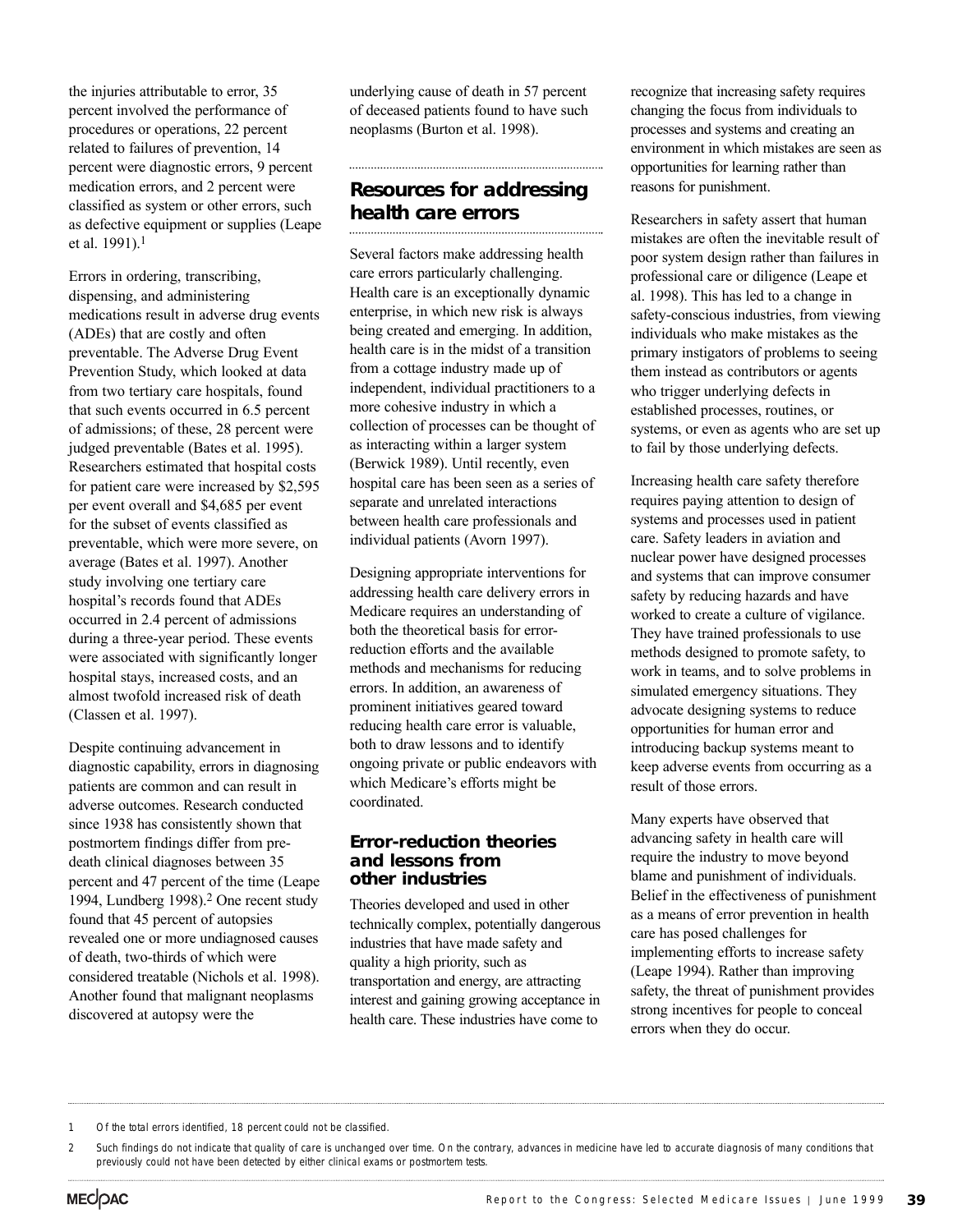A shift from the culture of individual blame will be required to create an environment in which errors are seen as opportunities for learning. The health care industry must systematically avail itself of such opportunities if real advancement in error reduction is to occur. Doing so will require creating an environment in which investigating errors and taking active steps to improve processes, systems, and equipment are routine and expected activities in all health care organizations, facilities, and practices.

# **Methods and mechanisms for reducing errors**

Recent advances in the tools available to address health care errors have created more opportunities to prevent them, learn from them, and take steps to avoid their recurrence.

Mechanisms for preventing or mitigating errors—such as reminder systems, equipment alarms, and processes designed to include redundancy at critical points—are prominent features of potentially hazardous and safety-conscious industries and are attracting increasing attention in health care. Some mechanisms are designed to keep errors from occurring, while others are intended to prevent the adverse events caused by errors or to mitigate the extent of any resulting harm.

Two types of methods can help turn errors into roadmaps for quality improvement. The first is root-cause analysis, a systematic assessment of system failures and other factors contributing to an incident in which safety is compromised. The second is pattern analysis, which uses data drawn from multiple incidents to find parallels or common features among errors.

The aviation industry has been looked to as a model for health care because of its success in systematically employing these types of mechanisms and methods to increase safety. The industry's safety initiatives are multifaceted. For example, airline safety is heavily regulated by the Federal Aviation Administration. In addition, the National Transportation Safety Board plays a crucial role in investigating accidents, and commercial carriers have individually built safetyconscious corporate cultures.

Another key component of the aviation industry's efforts is the Aviation Safety Reporting System, which was launched by the industry in 1975 to encourage selfreporting of safety problems and to aid in improvement. Under this system, pilots and others who are involved in or witness an incident in which safety was compromised (so-called near misses, not actual accidents) file a report describing the incident and suggesting actions that might help to avoid recurrence. These confidential reports are used to identify deficiencies and discrepancies in aviation safety policies, to support policy formulation, and to strengthen the foundation of research on human factors affecting safety. Fines and penalties are waived for those who report infractions, providing a significant incentive for voluntary participation. The program was initially regarded as unsuccessful, but incident reporting improved dramatically once administration was transferred from the agency that had regulatory authority to penalize those responsible for errors, the Federal Aviation Administration, to an intermediary agency, the National Aeronautics and Space Administration (Bermingham 1998). The system now receives 30,000 incident reports annually.

# **National health care error-reduction initiatives**

A number of initiatives have been formed to address health care errors, including some that are national in scope and many others at the local or provider level. Notable examples of national initiatives include those designed to provide for reporting and sharing of information, both about individual instances of error and the effects of remediation efforts. Although most are quite recent efforts, already some lessons can be drawn that are applicable to error-reduction activities Medicare might undertake.

# **Sentinel events policy**

Since January 1995 the Joint Commission on Accreditation of Healthcare Organizations (JCAHO) has had a policy designed to encourage health care providers to self-report certain adverse events. Under this program, known as the sentinel events policy, accredited providers may voluntarily submit information to JCAHO on the occurrence of certain types of adverse events and the results of a root-cause analysis.3 JCAHO takes steps to ensure that a root-cause analysis is conducted and that follow-up measures are taken to prevent recurrence. The organization also maintains information on the incident in its database, analyzes it to determine common underlying sources of error, and releases its findings periodically for quality improvement purposes. The program reportedly has been little used, which JCAHO attributes to two factors: the blame-oriented environment of health care delivery, which limits the extent to which incident reports are developed by providers at all; and legal concerns about the confidentiality of such information, which discourage providers from reporting information on incidents externally (O'Leary 1998).4

<sup>3</sup> Reportable sentinel events under this program are those that affect recipients of health care and that have either: (1) resulted in an unanticipated death or permanent loss of function not related to the natural course of the patient's illness or underlying condition, or (2) involved suicide, infant abduction, infant discharge to the wrong family, rape, hemolytic transfusion reaction, or surgery on the wrong patient/body part. Incidents meeting the latter criterion are reportable even if the outcome was not death or major permanent loss of function. Near misses are not reportable.

<sup>4</sup> As of December 17, 1998, only 374 sentinel events had been reported to JCAHO.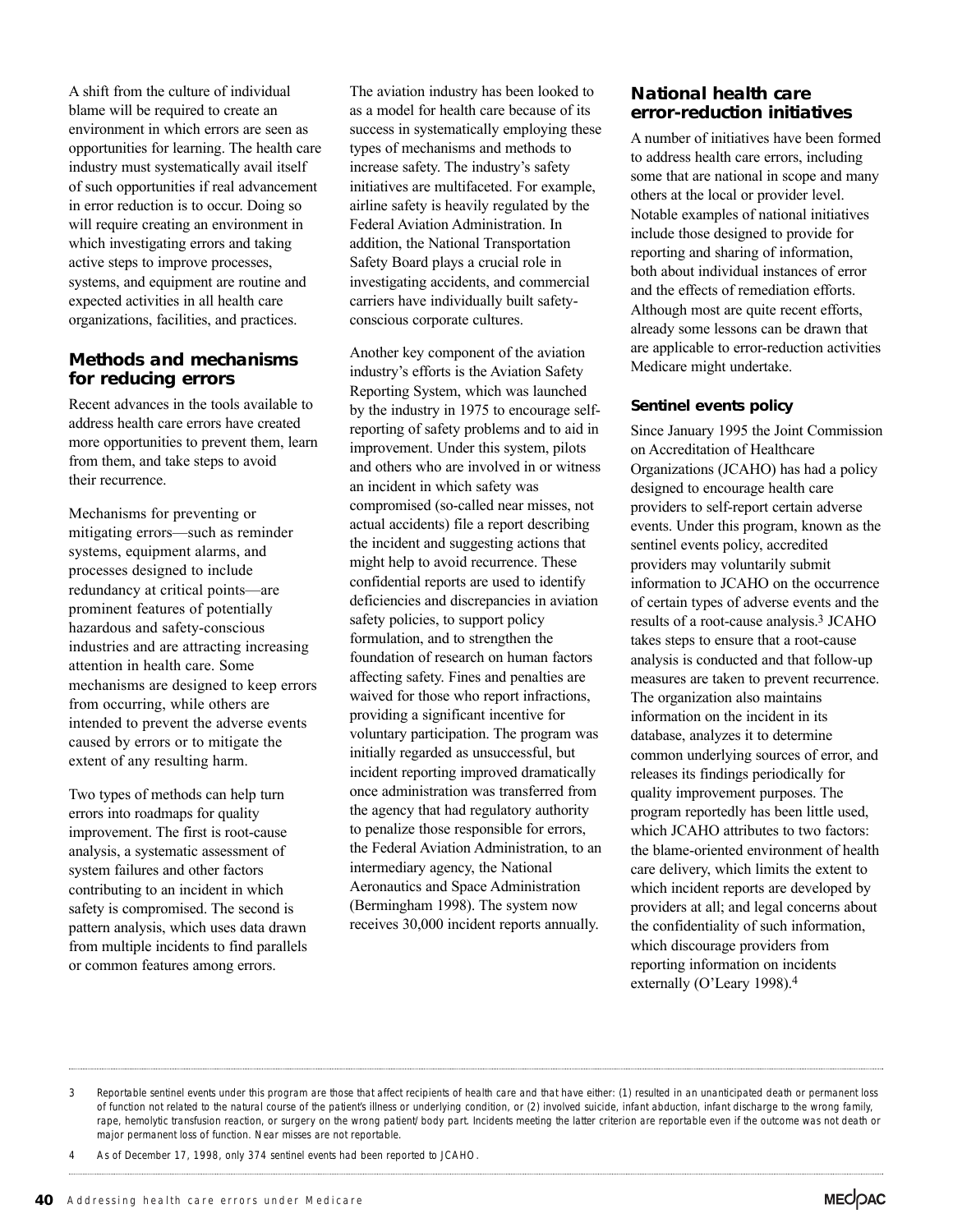JCAHO's example seemingly affirms the theory that error reporting is unlikely to occur in an environment that penalizes those who acknowledge mistakes. The organization recently revised its policy on error reporting by providing time for the entities that report incidents to investigate them and take corrective measures. In the past, JCAHO itself would immediately conduct a review and place the facility or organization in which the sentinel event had occurred on accreditation watch. While the former approach had the intended benefit of alerting the public to potential quality problems, it strengthened existing disincentives for reporting.

JCAHO's program also highlights the importance of confidentiality as a prerequisite to information sharing. An important reason for lack of participation in the program is believed to be the concern of health care providers that sharing their root-cause analysis findings with accreditors would strip that information of any existing state-legislated confidentiality protections. JCAHO, therefore, is seeking federal legislation to provide national guidelines for confidentiality of this type of information (O'Leary 1998).

#### **Patient Safety Improvement Initiative**

The Department of Veterans Affairs (VA) has undertaken several activities to address the problem of health care errors as part of its Patient Safety Improvement Initiative. These activities include:

- founding a working group of public and private sector organizations interested in health care error reduction, known as the National Patient Safety Partnership;
- creating a patient safety improvement awards program for health care practitioners; and
- implementing a new health care error-reduction system.

This latter system, which became effective in June 1997, is known as the Patient Safety Registry and Reporting System. Modeled after the aviation industry's safety system, it includes:

- a patient safety handbook,
- a field-to-headquarters reporting mechanism for both sentinel events and unplanned clinical occurrences (near misses),
- a requirement to conduct root-cause analyses for such incidents, and
- an interdisciplinary expert review team at headquarters that provides feedback to medical treatment facilities and disseminates information to the rest of the VA system (Leape et al. 1998).

The system is applicable to all VA and contractor hospitals, nursing homes, primary care providers, home health programs, and domiciliary care facilities.

While the VA is different from Medicare in several important ways—notably in that it undertakes health care delivery, as well as payment—its efforts provide an example of how a government health program can take affirmative steps to address health care errors. By collaborating with other stakeholders, the VA ensures that its activities will be consistent with programs and activities sponsored elsewhere. By simultaneously implementing several initiatives (for example, the error-reporting system, the awards program, and the collaborative working group), the program demonstrates its commitment to the problem and increases opportunities for success.

# **Medication Errors Reporting Program**

The Medication Errors Reporting Program provides a mechanism by which health care providers can report medication errors or near misses (anonymously, if desired) and obtain

information about problems reported by others. The program is operated by U.S. Pharmacopeia in cooperation with the Institute for Safe Medication Practices—a nonprofit organization that works closely with health care practitioners and institutions, regulatory agencies, professional organizations, and the pharmaceutical industry to provide education about adverse drug events and their prevention. Reports submitted under this program—including those pertaining to confusion over similar looking or sounding drugs, miscalculation of dosage, and prescription errors—are shared with the Food and Drug Administration and the manufacturers of the pharmaceuticals involved. Case studies are also published to alert health care professionals about needs for practice changes and to ensure that industry and regulatory officials learn about elements of pharmaceutical labeling, packaging, or nomenclature that may foster errors.

## **Anesthesia Patient Safety Foundation**

Health quality experts point to surgical anesthesia as the premier example of focused and successful error-reduction efforts in medicine (Leape 1994, Chassin 1998). This area of medicine may represent a natural leader in that errors in administering anesthesia—like airline crashes—tend to be transparent and knowable to others in that they can result in lasting and serious patient injuries, such as brain damage or death (Leape 1994). By using a variety of approaches, including improved patient monitoring techniques, examination of system factors that serve as a source of error, and development and use of practice guidelines, anesthesia-related deaths have been reduced to a rate of approximately 5 per million cases from a rate of between 25 and 50 per million cases in the 1970s and 1980s (Leape 1994, Chassin 1998).

The Anesthesia Patient Safety Foundation (APSF), formed in 1984 by the American Society of Anesthesiologists, has played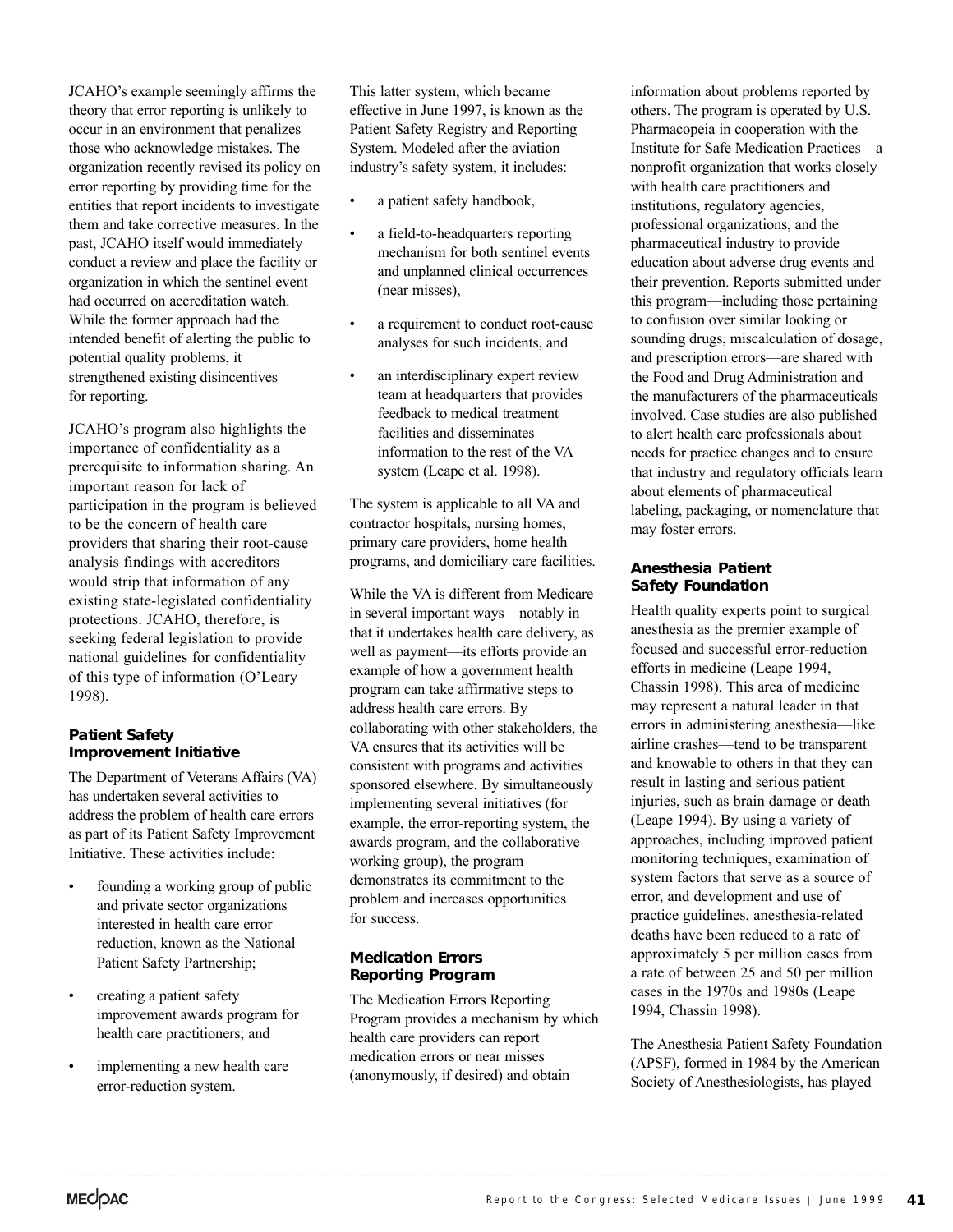an important role in developing, fostering, and coordinating these efforts. The mission of the APSF is to ensure that no patient is harmed by the effects of anesthesia. The organization has sponsored research to better understand preventable anesthetic injuries, promoted programs designed to reduce the number of such injuries, and facilitated communication of information and ideas through its quarterly newsletter and other means.

#### **National Patient Safety Foundation**

The National Patient Safety Foundation (NPSF) is an independent not-for-profit organization founded in 1997 by the American Medical Association (AMA) and a broad partnership representing consumer advocates, health care providers, health product manufacturers, employers, payers, researchers, and regulators in a collaborative effort to measurably improve patient safety in the delivery of health care. The NPSF's core activities include:

- fostering research on human and organizational error and the prevention of avoidable patient injuries in health care;
- promoting the application of knowledge to enhance patient safety;
- developing information. collaborative relationships, and educational approaches that advance patient safety; and
- raising awareness and fostering communication to enhance patient safety.

The organization's research grant program made four awards in 1998. The NPSF has also organized a series of regional meetings on patient safety, conducted consumer opinion polls, held focus groups to learn about barriers to developing safety-oriented cultures in health care systems, and organized a workshop of safety experts from other industries to adapt knowledge, lessons learned, and innovative practices from other domains to health care.

# **Conferences on error-reduction theories and practices**

Several organizations involved in patient safety work—including the American Association for the Advancement of Science, the Annenberg Center for Health Sciences, JCAHO, the NPSF, and the VA—cosponsored two multidisciplinary conferences on health care errors. The conferences, held in 1996 and 1998, provided a forum for examining and disseminating strategies for improving patient safety and reducing error.

In October 1994, the AMA, the American Nurses Association, and the American Society of Health-System Pharmacists held a conference focused on understanding and preventing so-called drug misadventures. This initiative generated recommendations for ways in which practitioners, health care institutions, health professional organizations, payers, regulators, and pharmaceutical manufacturers might foster understanding of the issues and minimize the problem. Among those recommendations endorsed by the conference's multidisciplinary panel were that hospitals should develop better systems for monitoring and reporting adverse drug events and that hospitals should approach medication errors as system failures requiring solutions (American Society of Health-System Pharmacists 1996).

# **Leapfrog Group**

A group of health care purchasers widely recognized for developing innovative, value-focused relationships with health plans and providers has formed to identify and coordinate initiatives to improve patient safety. This so-called Leapfrog Group, which includes the Pacific Business Group on Health, the Buyers Health Care Action Group, and General Motors, has identified two issues for initial focus: incorporating evidence on the relationship between service volume and outcomes in determining the appropriate site of service and promoting the installation of computerized physician order-entry systems in hospitals to reduce the incidence of medication error.

# **Minimizing preventable errors under Medicare**

Addressing preventable errors in the care provided to Medicare beneficiaries could improve quality of care and reduce program costs. Although successful efforts would likely yield systemwide improvements in health care, some evidence suggests that Medicare beneficiaries would benefit disproportionately from them. The Harvard Medical Practice Study showed that elderly hospital patients are at a higher risk for medical injury than younger patients (Brennan et al. 1991). In fact, hospital patients age 65 or older were found to be twice as likely to suffer adverse events as those between 16 and 44. The study's authors speculated that this finding could reflect elderly patients' propensity to have more complicated illnesses that require more interventions, as well as greater fragility associated with age.

# **RECOMMENDA TION 3A**

**The Secretary should establish patient safety as a quality improvement priority for Medicare and should take steps to minimize the incidence of preventable errors in the delivery of care provided to beneficiaries.** 

While responsibility for addressing health care errors clearly lies with the health care delivery system, Medicare, as a prudent purchaser, might encourage or facilitate concentrated efforts in this area. Because work to address health care errors is largely in its infancy, Medicare can do much to provide leadership and to demonstrate that every health system stakeholder can benefit from participating in efforts to reduce the incidence of preventable errors. In devising error-reduction initiatives, the program should conduct small-scale tests of approaches that have been developed for other industries as well as for health care before adopting approaches for programwide use. To be successful, Medicare will need to coordinate its efforts with ongoing public- and private-sector initiatives to improve patient safety.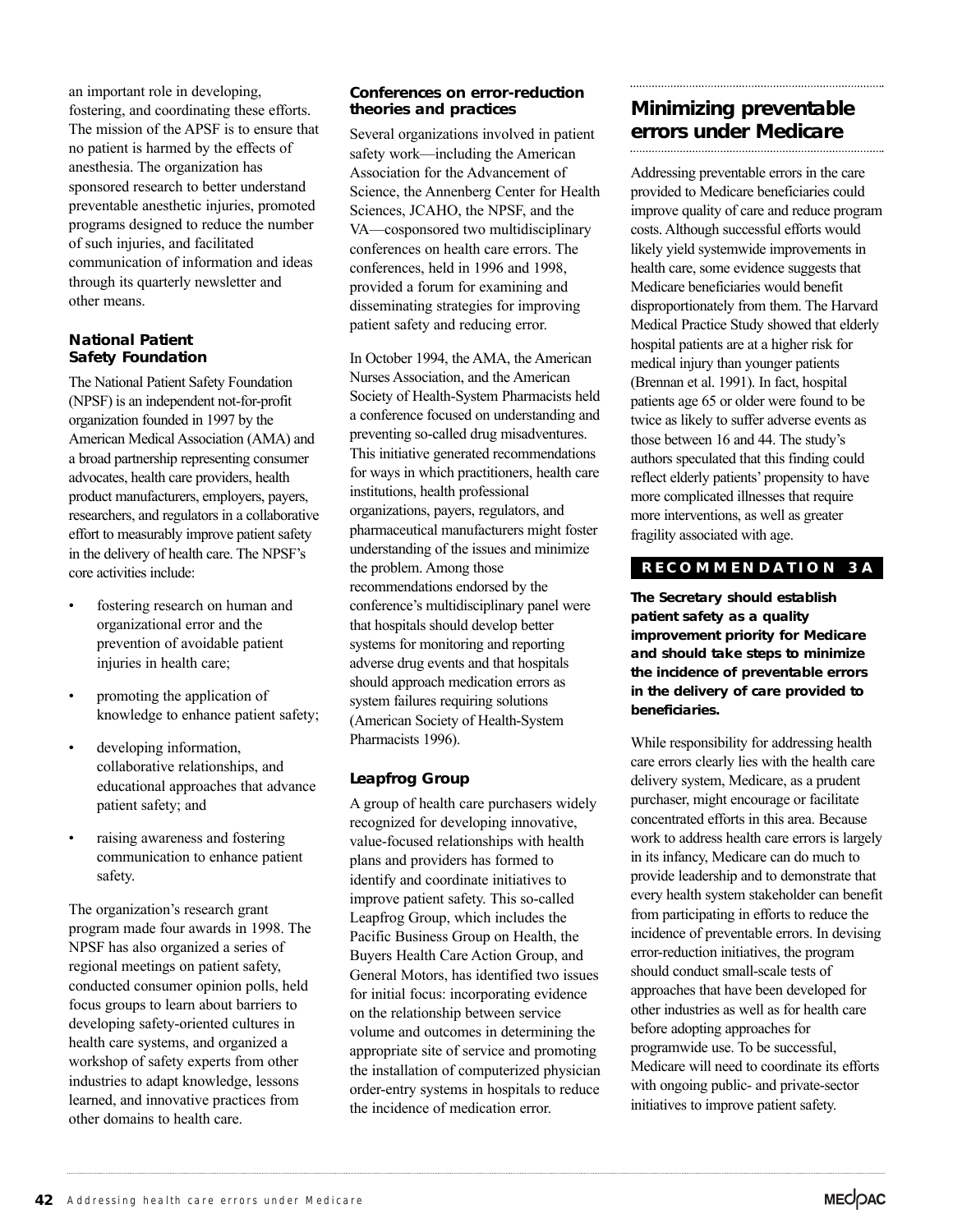## **RECOMMENDA TION 3B**

**The Secretary should support and make use of ongoing public and private error-reduction initiatives including those that promote incident reporting by providers, analysis of root causes and patterns in occurrence, and dissemination of information designed to prevent recurrence—through Medicare's policies and quality improvement activities.**

Reporting incidents of preventable errors in health care delivery is unlikely to become routine practice as long as providers fear that the information they disclose can be used against them in a punitive manner. According to Leape (1994), medical incident reports are not often filed because they are perceived as punitive instruments. Further, some courts have held that incident reports are discoverable and outside the protection afforded by peer review privilege, even when such reports are prepared to improve the quality of care furnished in an individual hospital rather than for external reporting (Liang 1999). In the absence of federal law to protect the confidentiality of information on incidents of preventable health care delivery errors, providers will face powerful incentives not to report this information, which limits the ability to learn from errors and prevent recurrence.

#### **RECOMMENDA TION 3C**

**The Congress should enact legislation to protect the confidentiality of individually identifiable information relating to errors in health care delivery when that information is reported for quality improvement purposes.**

Federal legislation to establish confidentiality protections for this type of information is needed to promote the collection and use of data on incidents in which patients' safety is compromised. This type of legislation could help to promote development and use of incident-reporting systems by providers and plans, as well as participation in voluntary initiatives sponsored by private-sector accrediting bodies. It also could benefit Medicare if the program were to designate an external organization to serve as a repository for incident reporting, analysis, and dissemination of information. Such a law would neither help nor harm individual patients who are injured (compared with the status quo), but should help patients collectively by fostering the reporting of data that can be used to reduce the incidence of avoidable errors in the future.

Any steps to encourage confidential reporting of individually identifiable information raise concerns about patient privacy that must be addressed simultaneously. Numerous efforts are under way to resolve concerns about the appropriate use of individually identifiable health and medical data; however, resolving those concerns to the satisfaction of all stakeholders has proved challenging.

# **Medicare's policies for addressing errors and adverse events**

At present, Medicare does little to influence the incidence of errors in the care provided to program beneficiaries. The program relies largely on systems established by the medical profession and private-sector accrediting bodies to provide channels of accountability for health care providers, organizations, and facilities. In this respect, Medicare is not unlike most health care purchasers, both public and private.

Medicare's contractors for quality assurance and improvement activities, the

state-based quality improvement organizations (QIOs), are responsible for handling Medicare's quality-related complaints, including those from patients and practitioners.5 However, individual providers or beneficiaries have no affirmative duty to report complaints, safety concerns, or adverse events. QIOs that receive information about an adverse event or error investigate the incident and use administrative databases and hospitals' medical records to determine whether a pattern of similar cases exists. Under their present arrangements with the Health Care Financing Administration (HCFA), the organizations focus primarily on identifying opportunities for improving quality from a population perspective, rather than on specific instances of substandard care provided in a particular incident.

Medicare also requires that providers adhere to the program's conditions of participation (COPs) in order to be eligible for payment, and that participating plans adhere to Medicare+Choice program rules. Medicare's rules generally require health plans and health care facilities to maintain ongoing internal quality assurance systems designed to actively identify, investigate, and resolve quality problems. Medicare currently has little ability to evaluate the effectiveness of those required internal quality assurance systems. Instead, the program prescribes and assesses certain structural and procedural elements of those systems that are believed to enable them to be effective in ensuring and improving the quality of care.

5 The organizations now prefer to be called quality improvement organizations because they believe this appellation denotes the scope and orientation of their current responsibilities better than does the term used in statute and by the Health Care Financing Administration: peer review organizations.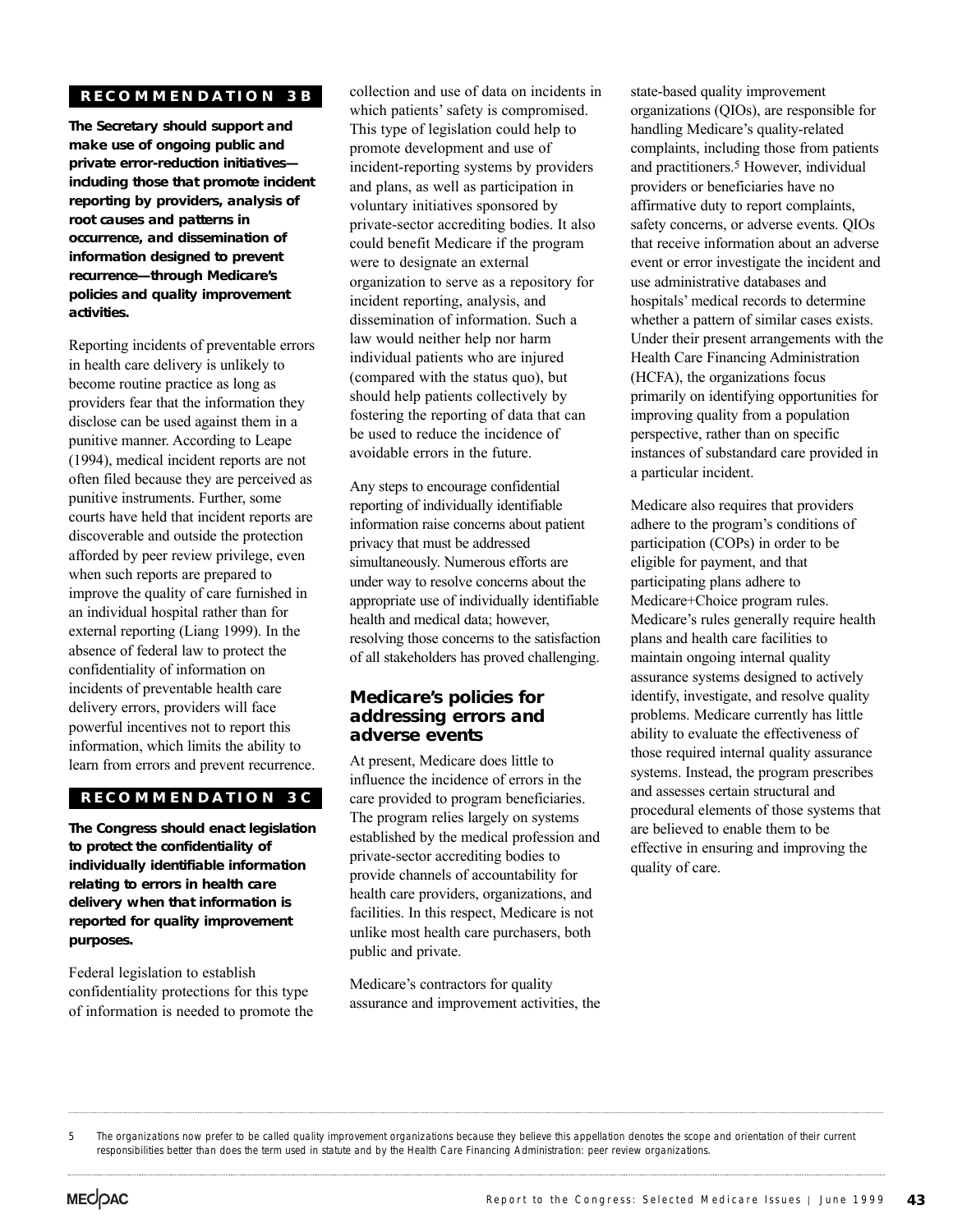# **Harnessing Medicare's tools for addressing errors**

Medicare has a wide range of policy levers that it could employ in new initiatives or refocused efforts to reduce errors in health care. Some are more appropriately used to address specific, targeted care delivery issues, while other, blunter levers might be used to draw resources and attention of the health care community to the issue of errors.

# **RECOMMENDA TION 3D**

**The Secretary should consider opportunities for minimizing avoidable errors in health care delivery through coverage and payment policies, quality measurement initiatives, and quality improvement programs.**

#### **Coverage and payment policy**

Decisions about what is paid for and how to pay are among Medicare's most powerful tools for influencing care. Coverage decisions stand to affect error rates when new technologies for diagnosing or treating illness could help to reduce opportunities for mistakes. Although Medicare's current payment formulas do not account for errors or other dimensions of health care quality, in the future, payment might be used to provide incentives for health care organizations and providers to invest in systems designed to minimize opportunities for unchecked human error or to identify errors that are systemic in origin.

#### **Quality measurement for public reporting**

By choosing which performance data to collect and publicize, Medicare has considerable power to influence where health care providers will concentrate their resources and attention. The Medicare HEDIS reporting requirements represent the clinical and nonclinical areas for which health plans are accountable to HCFA for their performance.6 The measures of health care quality included in the reporting requirements are ones for which better documentation and reporting will yield better scores, such as flu shot and diabetic eye exam rates. HCFA could conceivably choose to require measurement and reporting of error rates, but doing so would create substantial disincentives for accurate and complete data documentation. Instead, the agency might focus on developing and using performance measures designed to assess the extent to which providers are taking steps to address errors. Doing so could provide beneficiaries with a basis for differentiating plans' and providers' efforts without penalizing those who acknowledge error.

## **Quality improvement programs**

By designating specific clinical and nonclinical areas for health care quality improvement, Medicare can influence which areas will be subject to the focused improvement efforts of health care providers and plans. Medicare's quality improvement organizations are accountable to HCFA for demonstrating net quality improvement in these specified areas at the state level. QIOs typically use tools such as provider profiling, feedback, and education in their efforts to bring about changes in health care delivery.

# **RECOMMENDA TION 3E**

**The Secretary should work with providers and other stakeholders to identify and promote effective and efficient processes, structures, and activities for reducing preventable errors and to set progressive targets for improvement in patient safety through Medicare's quality improvement programs.** 

MedPAC supports defining and regularly updating numerical targets for improving patient safety. Through this approach, Medicare could establish a nonpunitive environment for improvement while sending the message to beneficiaries that the program is committed to continual advancements in safety. To increase the likelihood of effectiveness, however, implementing such an approach in Medicare would require legislative authorization to establish improvement incentives (financial or otherwise) geared toward health care providers. The current system lacks mechanisms by which the program can hold providers directly accountable for improving their performance.7

In addition to targeting specific types of health care errors through the QIOs, Medicare might also implement an errorreporting system as a new tool for health care quality improvement. Under such a system, the QIOs could be called on to:

- collect information reported by providers on errors that result in adverse events or potential events, including an analysis of the factors contributing to the errors;
- analyze reported information to identify patterns or common themes; and
- disseminate information obtained through the analyses to help providers identify changes in processes or other steps necessary to avoid recurrence.

One important factor predicting the success of such a program would be providers' willingness to report complete and accurate information on errors to the QIOs. In past years, QIOs have undergone a dramatic transformation in terms of their role and activities, moving

<sup>6</sup> HEDIS, the Health Plan Employer Data and Information Set, is a set of widely used measures of health care quality and health plan performance promulgated by the National Committee for Quality Assurance.

<sup>7</sup> The Commission recommends that the Congress provide legislative authority to test use of performance incentives under Medicare. See Chapter 2.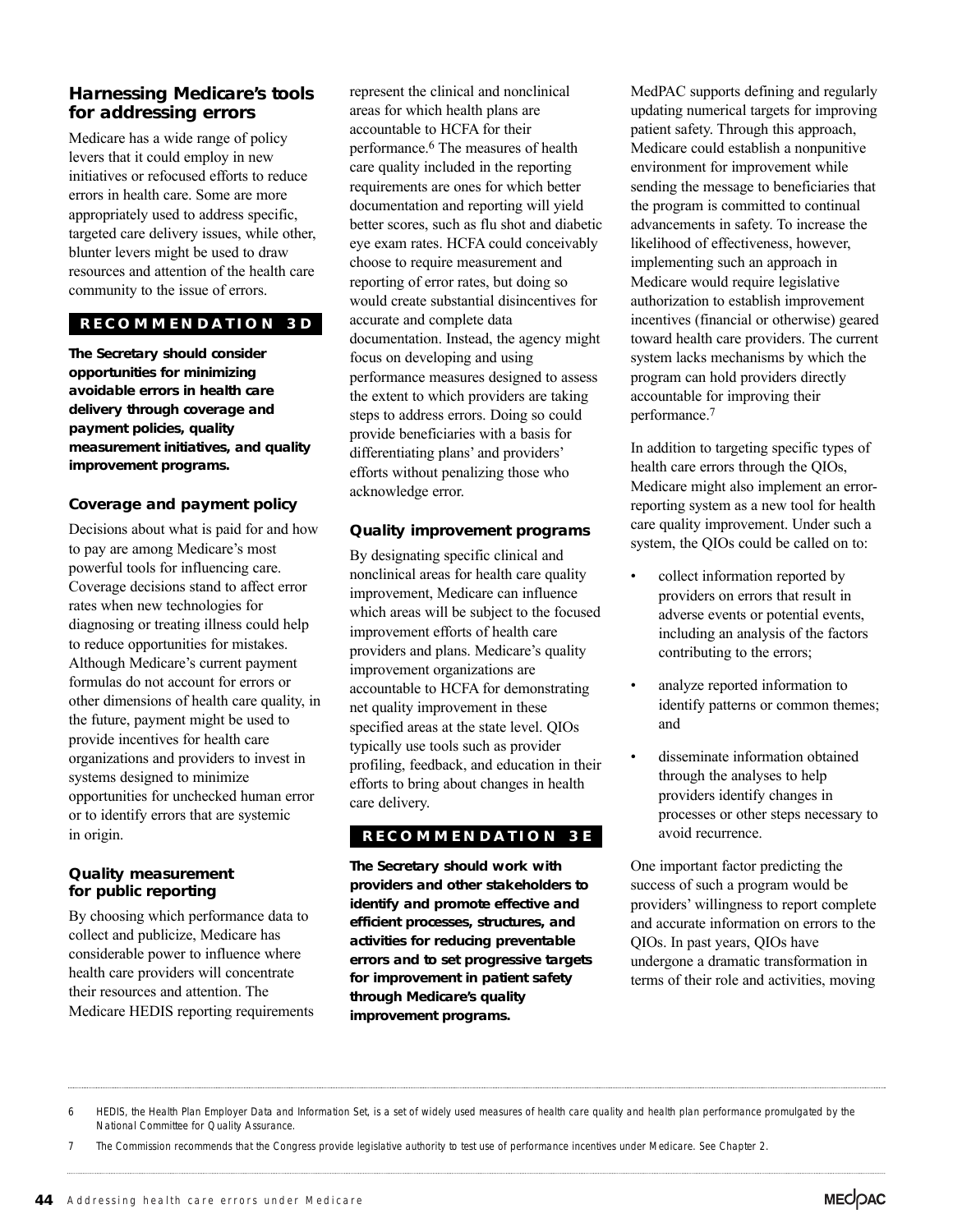from punitively oriented retrospective case review to a more collegial mode as a quality improvement resource and partner to health care providers. Technically, however, QIOs retain some role in identifying and reporting to HCFA on specific quality problems. As the aviation industry's experience demonstrates, this policing function may affect the willingness of providers and health plans to report errors to QIOs. The QIOs do have the advantage of statutory protection from having to release information pursuant to their quality activities, however, allowing them to ensure confidentiality to providers who might otherwise harbor liability concerns about sharing adverse information.8 Federal law also provides this type of protection for providers who disclose information to the QIOs, although some have raised questions about the extent of providers' awareness that they have this protection.

Potential limitations on national use of data also raise questions about the potential role of QIOs in an errorreporting program. Stringent legal restrictions on how the organizations use individually identifiable (including provider-specific) information curtails the extent to which the groups can share information with each other or pool data in a common repository for quality improvement purposes. Because QIOs and HCFA are now preparing to implement new contractual requirements to conduct national quality improvement projects, the agency and its contractors are working to find out to what extent and how data sharing might be possible.

Other issues associated with crafting a formal error-reporting system for Medicare include developing reporting incentives, establishing accountability for reporting, and disseminating information to support error-reduction activities. The program's own fraud and abuse initiative—under which those who detect

problems, self-report, and institute steps to avoid future recurrence can avoid penalties—may provide a model for creating reporting incentives. Those guilty of defrauding the program face potential fines and legal penalties, the threat of which can make clemency an attractive incentive for self-reporting of mistakes. A comparable, credible threat for failing to report errors would have to be established, presumably a fine or other penalty. Accountability for reporting errors might be modeled after the aviation industry's safety system, requiring anyone with relevant knowledge to make a report in cases where errors occur. Alternatively, the burden of accountability might appropriately rest with the facility or plan associated with the incident. Furthermore, medical professional societies and industry groups might play a role in disseminating information by working with QIOs to inform their membership about various patterns of error or safety issues identified through an analysis of reported error data.

#### **Program participation requirements**

Medicare's participation requirements are important because they serve as HCFA's primary vehicle for making substantive requirements of health care providers and plans, but they are limited in important respects. They are not easily changed to accommodate new quality improvement goals. They also are infrequently updated, in part because of the extensive rulemaking process that HCFA must adhere to in promulgating these standards.9 This characteristically slow process is designed to facilitate input from all stakeholders and interested parties, but it may result in standards that are outdated or otherwise out of step with comparable private-sector norms.

# **RECOMMENDA TION 3F**

**The Secretary should not establish requirements that specify maximum tolerance rates of errors in health care delivery under Medicare's conditions of participation for health care providers.** 

Medicare's program participation requirements could address health care errors in at least two alternative ways: by specifying maximum error rates or by specifying required structures, process, or activities to be used to address errors. The Commission finds the first approach to be overly prescriptive and not in keeping with Medicare's objective of promoting constant improvement in the quality of care beneficiaries obtain. However, to the extent that certain structures, processes, or activities have been identified as effective and efficient, MedPAC supports including requirements for their use in conditions of participation for providers and in program participation rules for health plans.

# **Addressing medication errors in Medicare**

A recent national study suggested that medication errors are on the rise, with the total number of related deaths more than doubling between 1983 and 1993 (Phillips et al. 1998). This rise may be associated with increasing complexity in drug ordering, the proliferation of new drugs, and the expanding role of pharmaceuticals in patient care.

Studies suggest that taking steps to avoid preventable adverse drug reactions offers hospitals the potential to achieve considerable savings, making prevention of medication errors an attractive quality improvement goal in a time of constrained resources. One recent study estimated the annual costs of preventable ADEs at \$2.8 million in each of two teaching hospitals, out of an

8 Quality review study information with patient identifiers is not subject to subpoena or discovery in a civil action, including an administrative, judicial, or arbitration proceeding (42 CFR § 476.140).

For example, HCFA proposed new conditions of participation for hospitals in a notice published in the December 19, 1997, Federal Register. Because the agency is still reviewing over 61,000 comments received on this proposal, no publication date for the final rule has been announced. The standards were most recently updated in 1986, following a six-year public comment review process.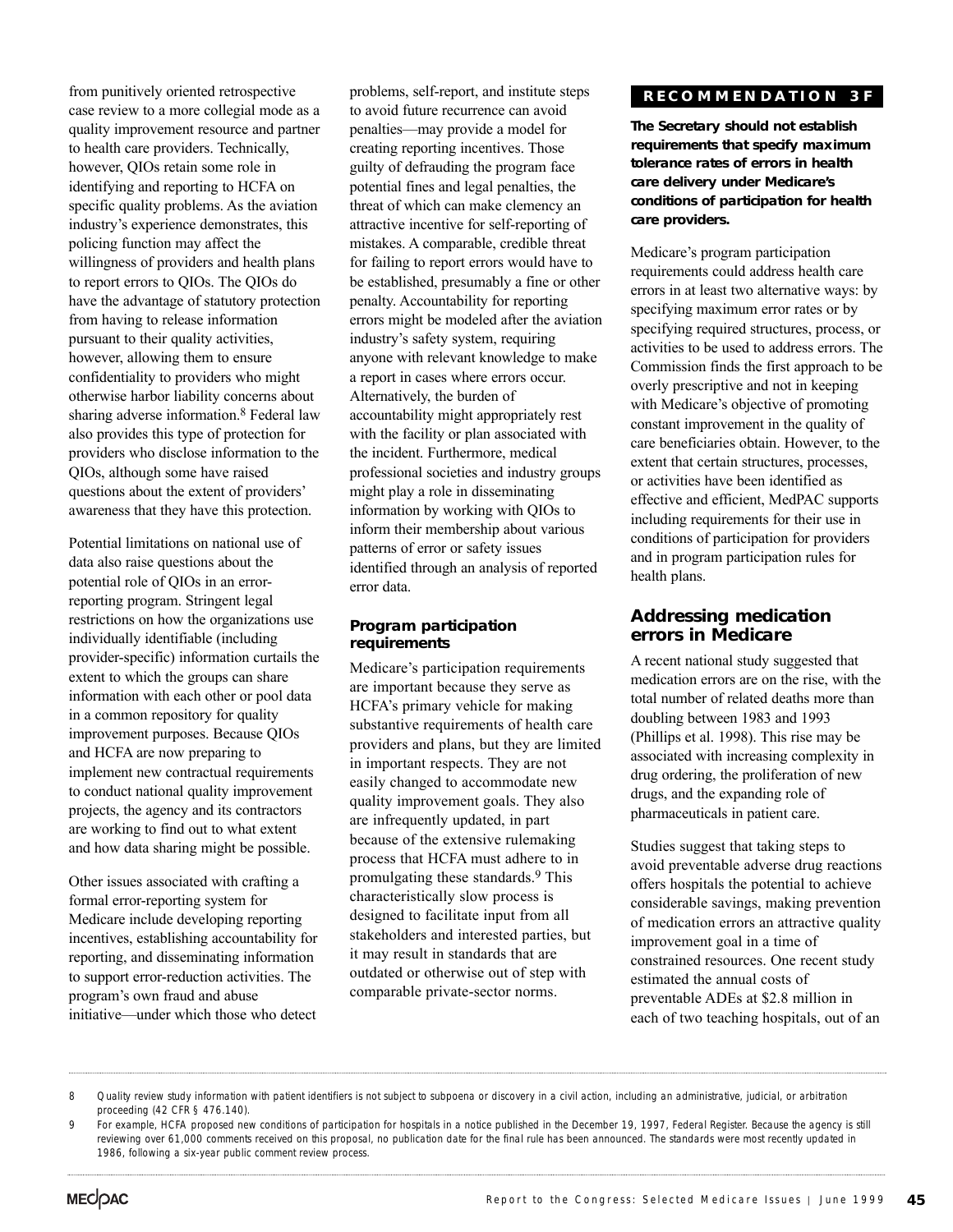estimated total of \$5.6 million per hospital in total expenditures due to ADEs (Bates et al. 1997). These estimates represent only the costs of additional patient care in the hospital, not hospital expenses associated with litigating cases and remunerating injured patients. They also do not account for costs directly borne by injured patients.

#### **Order-entry systems offer potential to reduce medication errors**

Studies have shown that improving the systems for ordering and administering drugs in hospitals can successfully prevent many ADEs from occurring (Leape et al. 1995). Given the need for continual system refinement and variation in development and implementation costs, it is difficult to determine whether computerized systems designed to prevent ADEs are cost effective for individual hospitals, although they are much more likely to be so if patient and social costs are factored into the analysis.

Some hospitals have now installed computerized systems that display warnings in cases of drug interactions, known drug allergies, or incorrect dosages in response to medication orders entered by physicians. A computerized order-entry system used in one large tertiary care hospital was shown to decrease the rate of serious medication errors by more than half, resulting in savings to the hospital of an estimated \$480,000 annually in direct patient-care costs (Bates et al. 1998). Another such system detected opportunities to reduce ADE-related injury at a rate of 64 per 1,000 patient admissions (Raschke et al. 1998). Yet another program, designed to assist physicians in prescribing antibiotics, decreased mortality among patients treated with antibiotics by 27 percent while substantially reducing both antibiotic costs per patient treated and overall antibiotic acquisition costs (Pestotnik et al. 1996).

But considerable investments may be required if all hospitals are to develop the capacity to implement and operate such systems. Prerequisites for a computer ADE alert system generally include:

- an integrated computerized database that includes clinical, pharmacy, and laboratory data;
- the ability to program the system to generate alerts when opportunities to prevent injury occur; and
- reliable clinical systems for physician notification (Raschke et al. 1998).

Developing, instituting, and operating computerized systems designed to reduce medication errors can be costly. While costs will vary depending on institution size, system design factors, extent of need for health data system development, and ability to replicate existing systems, one group responsible for developing and implementing such a system recently reported a range for development costs of anywhere between several hundred thousand and several million dollars (Raschke et al. 1998).10 Development of another system was estimated to cost \$1.9 million, with maintenance costs of \$500,000 per year (Bates et al. 1998).

#### **Medication-error policy options for Medicare**

Although Medicare might consider a number of approaches to encourage hospitals to reduce medication errors, all options present operational challenges. Prominent among the policy changes Medicare might make are:

- changing the conditions of hospital participation, and
- creating additional incentives for hospitals to reduce medication error rates.

Other options include promoting medication-error reduction efforts through the quality improvement projects sponsored by Medicare's QIOs.

**Conditions of participation** Medicare's conditions of participation for skilled nursing facilities and proposed new COPs for hospitals both include requirements relating to medication errors. Medicare's COPs require long-term care facilities to ensure that residents are free of any significant medication errors and that the overall medication error rate is under 5 percent. HCFA proposed adopting similar requirements for hospitals in new and revised Medicare COPs published in December 1997. Under the proposed COPs, hospitals participating in Medicare would not be permitted to exceed a medication error rate of 2 percent and would be required to establish a "zero tolerance" policy for "significant" medication errors. These changes to the COPs reflect HCFA's initiative to replace requirements that prescribe systems and procedures with new standards focusing on the results of care provided to patients (HCFA 1997).

MedPAC joins others in opposing HCFA's proposed standards for medication errors in hospitals and calls for the agency to retract similar standards now in place for skilled nursing facilities. The American Society of Health-System Pharmacists, the JCAHO, the American Hospital Association, and other organizations criticizing HCFA's proposed hospital standards have raised questions about the specific rate designated—in that it appears to be lower than that achieved by the best performers in the industry—and the potential effectiveness of setting an overall error rate as a way of reducing ADEs. Critics have also noted that the standards could create the impression that HCFA implicitly sanctions a certain level of errors, a notion seemingly at odds with consumer expectations of fail-safe, errorfree hospital care and the aim of public policy (Manasse et al. 1998).

10 Radiology technicians responded to alerts designed to prevent radiocontrast media nephrotoxicity.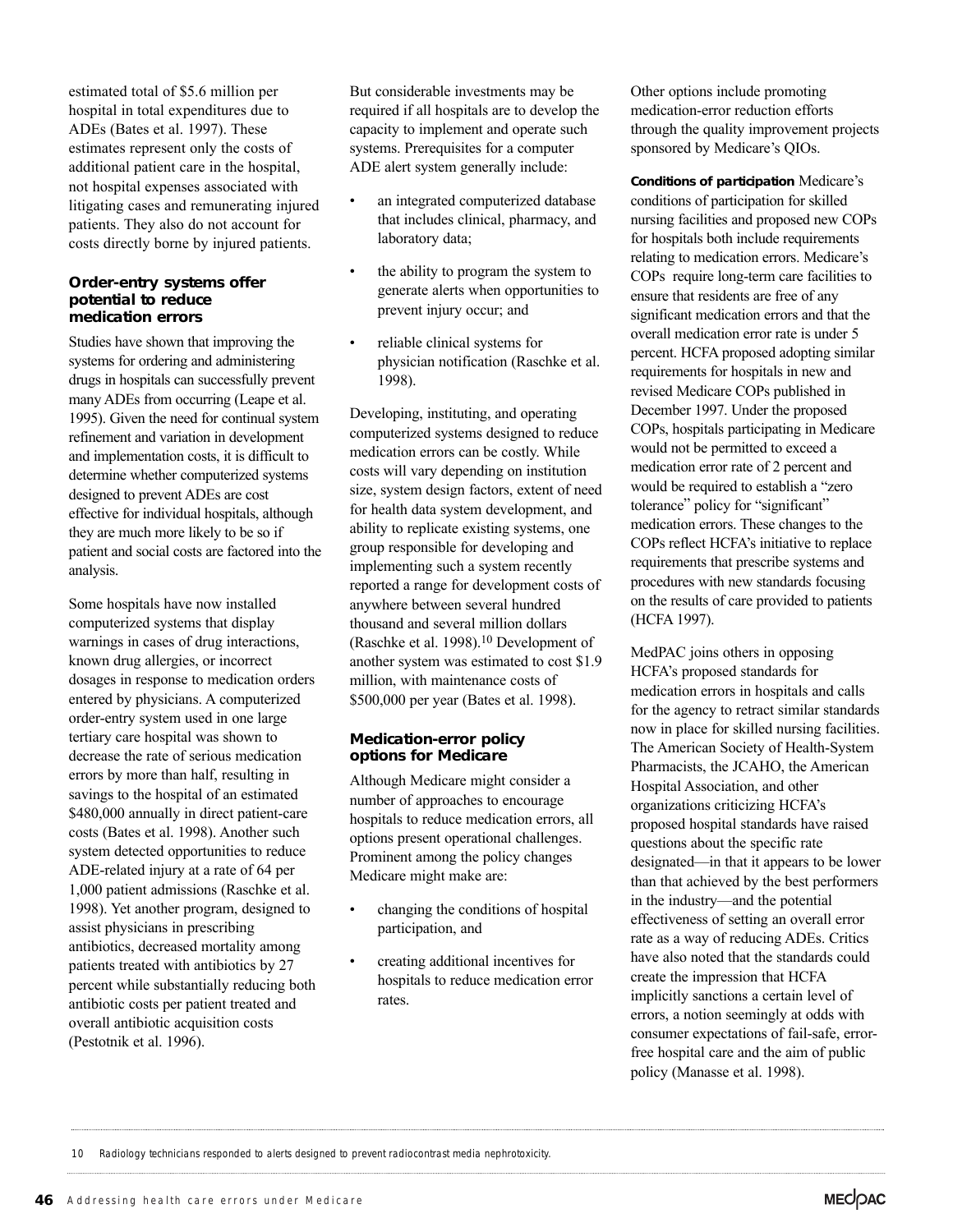A group of prominent proponents of health care safety has suggested an alternative to HCFA's approach to addressing medication errors (Manasse et al. 1998). The group called for HCFA to require each hospital to establish and conduct an active, interdisciplinary quality improvement program focused on preventing and eliminating medication error that includes:

- a standard definition of medication error;
- an ongoing process for measuring medication errors, following up on their root causes, and instituting safety mechanisms to eliminate repeat incidents;
- a periodic analysis of the safety of medication use, coupled with education and training of staff;
- identification of the most hazardous aspects of hospital medication use and systematic efforts to reduce those hazards; and
- reporting of serious medication errors to existing, voluntary national reporting programs.

The pharmacy profession also has developed guidelines and standards of practice that address the prevention of medication errors, including approaches that health systems can use to develop systems for preventing errors and for managing errors that have occurred (American Society of Hospital Pharmacists 1993). Given the early state of developing and instituting systems and processes for reducing error, the Commission believes that processoriented standards such as these represent a more appropriate way of addressing medication error in Medicare's conditions of participation.

**Financial incentives** Given the potential for significant benefits to beneficiaries and to the program by reducing medication errors, Medicare might establish financial incentives to encourage hospitals' efforts. This approach offers the advantage of

rewarding quality improvement, not often seen in a regulatory environment.

Incentives to reduce medication error might be created in several different ways. For example, Medicare might explicitly subsidize a portion of hospital investments in computerized ordering systems, although this option risks a high likelihood of administrative burdens and delays associated with such factors as defining eligible systems and overseeing the appropriate use of the funds. The indirect approach of offering financial rewards or bonuses to hospitals that reduce error rates or achieve established thresholds avoids the drawbacks of the subsidy option but presents its own operational challenges, including problems associated with defining errors adequately, ensuring accurate reporting, and setting appropriate target rates.

# **Increasing autopsies to identify and learn from errors**

Increased use of autopsies, together with improved collection and use of information derived from the procedure, could be instrumental in systematic efforts to reduce errors. Despite seeming consensus among the medical community and other stakeholders that autopsies have great value for public health and health care quality, use of the procedure is waning and use of the information derived from those performed is limited.

Medicare interventions in autopsy use are justified both by the historic role the program has played in financing healthrelated costs of general benefit to society and by the program's interest in beneficiary care: beneficiaries currently represent about three-fourths of all hospital deaths, and information gleaned from autopsies could benefit that population's care significantly.

The Commission believes that information derived from autopsies offers significant potential for use in efforts to reduce errors and improve quality. More

information is needed, however, to determine the steps Medicare should take to promote use of autopsies and the information they provide.

# **RECOMMENDA TION 3G**

**The Secretary should fund research to study appropriate use of autopsies and to evaluate approaches for using information derived from autopsies in health care quality improvement and error-reduction initiatives.**

#### **Autopsies can yield multiple benefits**

Purported benefits of autopsies have often been cited. Autopsies can be a tool for learning, playing a role in the advancement of medicine as a whole, the training of medical students, and the continuing education of physicians. They provide a means of determining diagnostic accuracy and can serve an important role in quality control. Researchers have noted that autopsy findings contributed to important medical breakthroughs in understanding diseases such as AIDS and Alzheimer's disease (Lundberg 1998). Autopsies can assist in evaluating the effectiveness of new drugs and treatments. They also can provide family members of the deceased with important information about hereditary diseases. Furthermore, they can help to improve the accuracy of public health statistics by providing a way to detect previously undiagnosed disease.

Determining the appropriate use of autopsy is hampered, however, by a lack of systematic documentation and quantification of autopsy benefits. Numerous experts have called for data collection and analysis designed to develop cost-benefit ratios and for prospective, controlled research designed to document the benefits of autopsies (Marwick 1995, Hill 1996). Without such evidence, it is difficult to set meaningful, objective standards for appropriate use. Furthermore, in an era when new tools for assessing and improving quality are continually becoming available, autopsies may be held to a higher test of value (O'Leary 1996).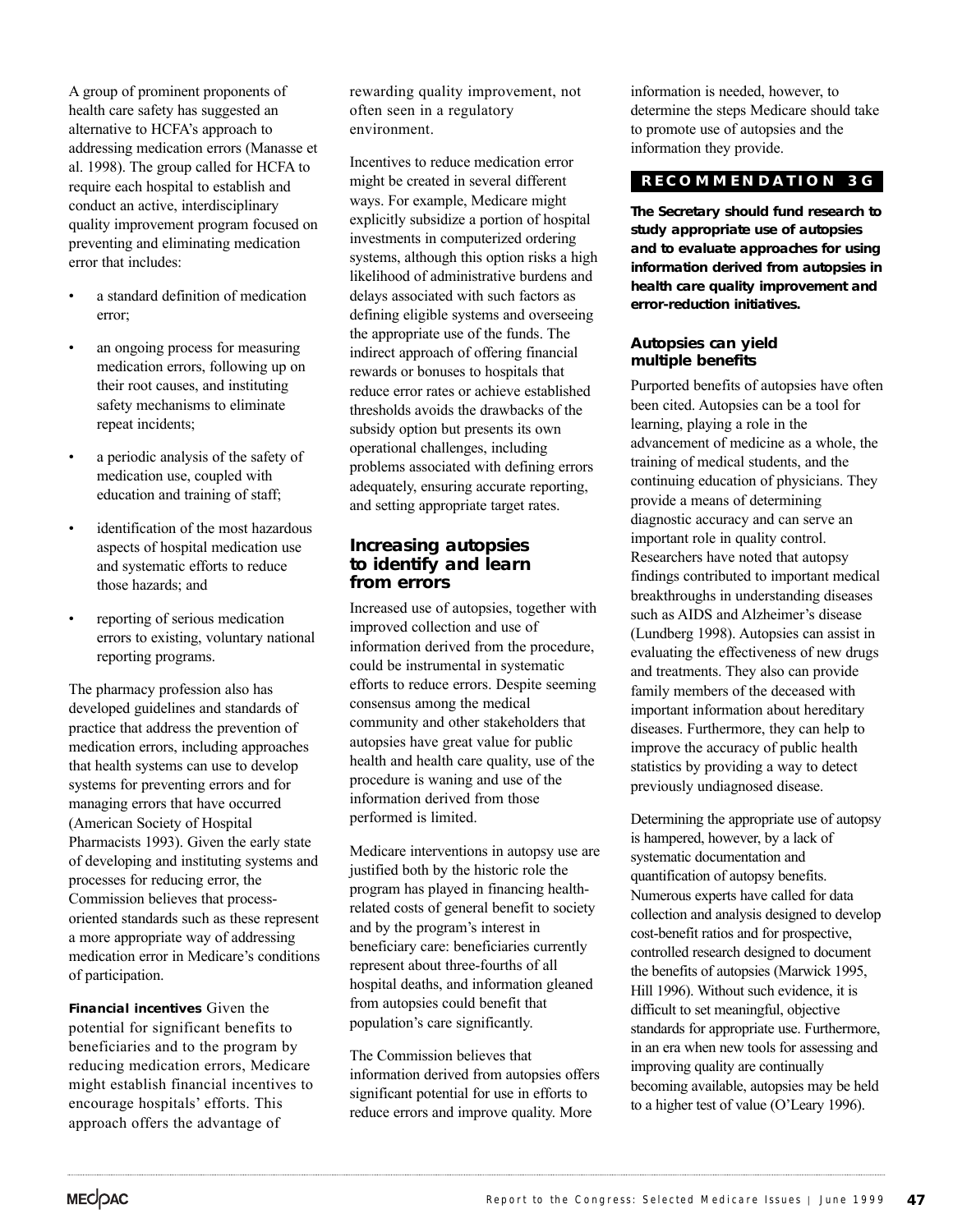#### **Insufficient use of information from autopsies**

Numerous observers have commented on the need to do more to ensure that autopsy data become usable information and that this information is used systematically to improve health care. Current variations in data handling and communication procedures—such as the proliferation of different forms for obtaining consent for autopsy and reporting autopsy results—present barriers to doing so (Hill 1996). The Institute of Medicine's Health Sciences Policy Board identified several issues needing further investigation, including the collection and reporting of autopsy data and sharing and use of information derived from autopsies beyond the practice of pathology (Setlow 1996).

## **Autopsy rates declining**

While the ideal autopsy rate is unknown, numerous experts have suggested that current rates, which have been dropping steadily over time, are insufficient.<sup>11</sup> Because of problems in reporting data, exact rates are difficult to pinpoint, but autopsy rates generally have fallen from an estimated 50 percent of hospital deaths in the 1960s to recent averages of approximately 10 percent to 20 percent in teaching hospitals and 5 percent in other community-based hospitals (Marwick 1995). Many hospitals have autopsy rates at or near zero (Lundberg 1998). Data from the Centers for Disease Control and Prevention (CDC) illustrate the continuing decline in the percentage of deaths for which autopsies were reported. In 1990, the percentage was 11.2, but it had dropped to 9.4 percent by 1994 (CDC 1999).12

Determining appropriate autopsy rates requires considering the numerous potential uses for information from autopsies. Sampling statisticians could determine an appropriate autopsy rate to monitor errors in health care delivery based on the estimated frequencies of various types of errors. Such rates might in turn be augmented to support other information-seeking purposes. Medical professional societies have developed guidelines defining the circumstances under which stakeholders could reasonably expect an autopsy to uncover additional information of value.13

#### **Reasons for declining autopsy rates**

Industry observers, analysts, and the media have reported many reasons for the dramatic decline in autopsy rates. Surveys of Chicago-area hospitals conducted by the Institute of Medicine of Chicago in 1993 and 1994 found four primary reasons for the decrease autopsies (Hastings and Andes 1997):

- lack of direct reimbursement;
- retraction of defined industry standards for minimum autopsy rates;
- fear of inducing litigation, including malpractice suits; and
- technological improvements in diagnostic techniques that provide ways of obtaining information comparable to that provided by autopsies.

Other industry observers have advanced other theories that may help to explain the autopsy's decline. For instance, a study that yielded data from in-depth interviews with hospital pathologists over a 30-year period suggests that the role of chief pathologists has changed, with an increasing proportion of their time devoted to duties other than autopsies, notably laboratory work (Hastings and Andes 1997). The College of American

Pathologists asserts that many hospitals do not provide state-of-the-art facilities and technology for the autopsy and that many hospital autopsy suites do not have adequate environmental engineering to protect staff from pathogens (Wood 1999). Others have suggested that eroding relationships—between physicians and patients, and in families increasingly separated by distance or other factors—have contributed to decreased autopsy rates by reducing the willingness to request or grant permission for autopsy.

**Payment** Because health insurers tend to pay for autopsies either indirectly or not at all, hospitals generally do not have financial incentives to supply them. Insurers reportedly fail to cover autopsies for several reasons:

- they are not a health care service performed to improve the health or functioning of a patient,
- health plan membership and insurance benefits normally cease upon death, and
- other types of payments to hospitals are presumed to include hospital autopsy costs and other overhead expenses (Chernof 1996, Marwick 1995).

Medicare pays hospitals for autopsies indirectly, considering them an allowable cost associated with hospital administration and quality control rather than a patient care service. The program's payment for autopsies is included in an unidentifiable amount in the diagnosis related group payment to the hospital.

Like hospitals, pathologists also often lack direct financial incentives to perform autopsies. Because autopsies are not a covered service under Part B,

11 An informal poll of autopsy conference attendees revealed widespread support for a rate of 20 to 25 percent of hospital deaths, although this result likely reflects the historical precedent of these rates as performance standards (Hill 1996).

12 The CDC stopped collecting data on autopsy provision in 1995, in part because the statistics, collected through death certificates, were known to be unreliable.

13 The College of American Pathologists, for example, has issued guidelines for determining which cases of hospital death warrant seeking permission for autopsy, including all obstetric, perinatal, and pediatric deaths, as well as deaths in which the cause is not known with certainty on clinical grounds (College of American Pathologists 1997). Other groups also have endorsed these guidelines (American Society of Clinical Pathologists 1997).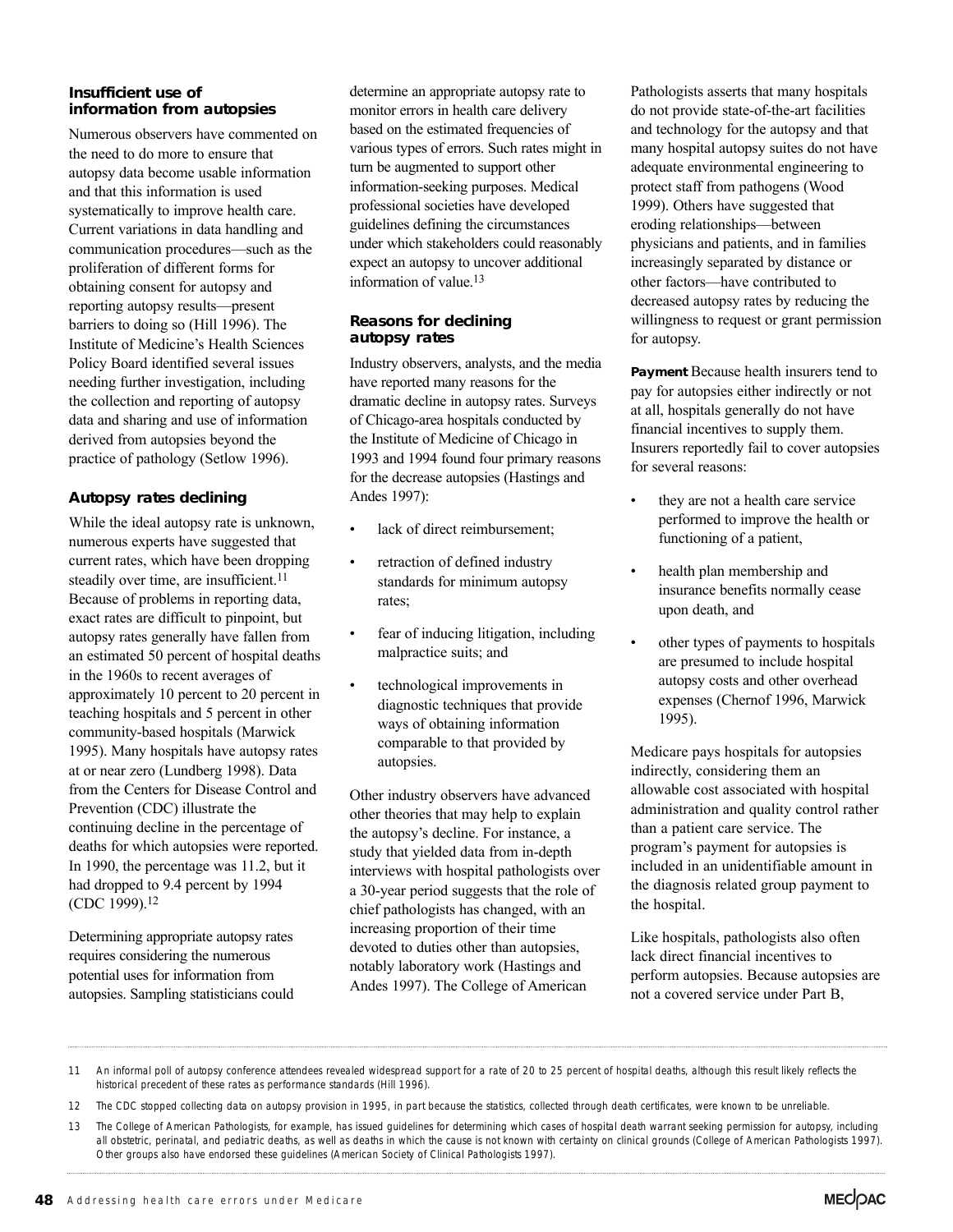Medicare does not pay physicians for performing them. Instead, pathologists negotiate payment with hospitals for those services considered to be provided to the hospital, rather than to an individual patient.14 According to the American Society of Clinical Pathologists, hospitals' arrangements for paying pathologists vary (Linder 1998). Some hospitals pay a flat fee that encompasses designated pathology services (such as providing autopsies, serving on committees, and overseeing laboratory services). Others budget for a certain number of autopsies to be performed annually and pay the pathologist a prospective amount based on the budget assumption. In some cases, pathologists work for hospitals under a fee-for-service arrangement.

**Standards** The lack of accountability for performing autopsies under current public- and private-sector requirements for hospitals is another factor often cited as contributing to the decline in autopsies. Medicare's current hospital conditions of participation do not specify minimum autopsy rates; previously required minimum rates were eliminated in 1986, when the standards last were updated. JCAHO, a private-sector accrediting body, dropped its standards for hospital autopsy rates—20 percent for community hospitals, 25 percent for teaching hospitals—in 1970 (O'Leary 1996).15

Some standards prescribing hospital autopsy rates remain in effect, although there is evidence they are not widely followed. Data from the Residency Review Committee for Internal Medicine show that 51 percent of the 386 internal medicine residency programs reviewed for accreditation from January 1991 to May 1994 were cited for failing to conduct autopsies on at least 15 percent of deaths, as required (Schatz 1995). The potential for adverse accreditation status

resulting from failure to meet the standard apparently was insufficient to attain compliance.

Other accreditation standards and Medicare participation requirements address autopsy performance without specifying rates. JCAHO's current standards require that hospitals establish criteria for appropriate use of autopsies, ensure medical record notation of efforts to obtain permission for autopsy when the procedure is indicated, and use findings from autopsies in quality assurance activities. Under Medicare's current requirements, hospital medical staff must attempt to secure autopsies in unusual deaths or deaths of medical, legal, or educational interest; hospitals must define the mechanism used to document permission to perform an autopsy; and hospitals must have a system for notifying the medical staff generally, and the attending practitioner specifically, when an autopsy is performed.

**Medical advancements** Some medical professionals believe that advancements in diagnostic ability have made the autopsy obsolete, although others have refuted that notion. Consistent evidence of discord between pre- and post-mortem diagnoses in studies conducted over most of this century has been cited as evidence that technological advancements have eliminated neither the ability to gain valuable information through the autopsy nor the need to do so (Lundberg 1998).

**Liability considerations** To the extent that health care professionals believe autopsies are likely to uncover mistakes in health care delivery, hospitals and physicians may avoid autopsies because of concerns about the potential to incite or support malpractice charges. An October 1998 broadcast of the news program *60 Minutes* reported that some hospitals seemingly act on liability concerns by employing risk managers who advise families of deceased patients

against requesting an autopsy (CBS 1998). Some experts in the professional liability industry suggest fears of autopsies are unfounded, and that, in fact, autopsy often strengthens a physician's defense (Wood 1998).

#### **Policy options for promoting appropriate use of autopsies**

Medicare policymakers should consider changing the hospital conditions of participation, revising payment mechanisms, or taking other steps to promote autopsy use. Quality and performance measurement initiatives offer the potential to direct resources and attention to appropriate autopsy use, particularly if implemented with other actions. Because many factors seem to have contributed to autopsy decline, a single intervention might be insufficient unless it can stimulate other changes in the industry.

As a health care purchaser, Medicare is more directly positioned to promote increased use of autopsies than to ensure better use of the information they provide, although the latter step is crucial if autopsies' full potential is to be realized. Steps by Medicare to increase the utility of the service as a quality improvement tool might be considered. For instance, HCFA might require standard protocols for classifying unexpected autopsy findings and formally feeding back those findings to hospitals' quality assurance programs. Alternatively, HCFA might require that hospitals report such data to the program's QIOs for use in focused quality improvement initiatives. The medical profession and other interested parties must meet the challenge of taking the necessary next steps to ensure appropriate information use, however.

<sup>14</sup> Pathologists have expressed concerns about their ability to negotiate reasonable payments from hospitals for the services they provide to the hospital (such as laboratory management or autopsy performance) that are covered under Medicare Part A, but not Part B.

<sup>15</sup> JCAHO originally intended these rates to be guidelines for hospitals, but examining boards in medical specialties, hospitals, and practicing physicians interpreted them as mandatory.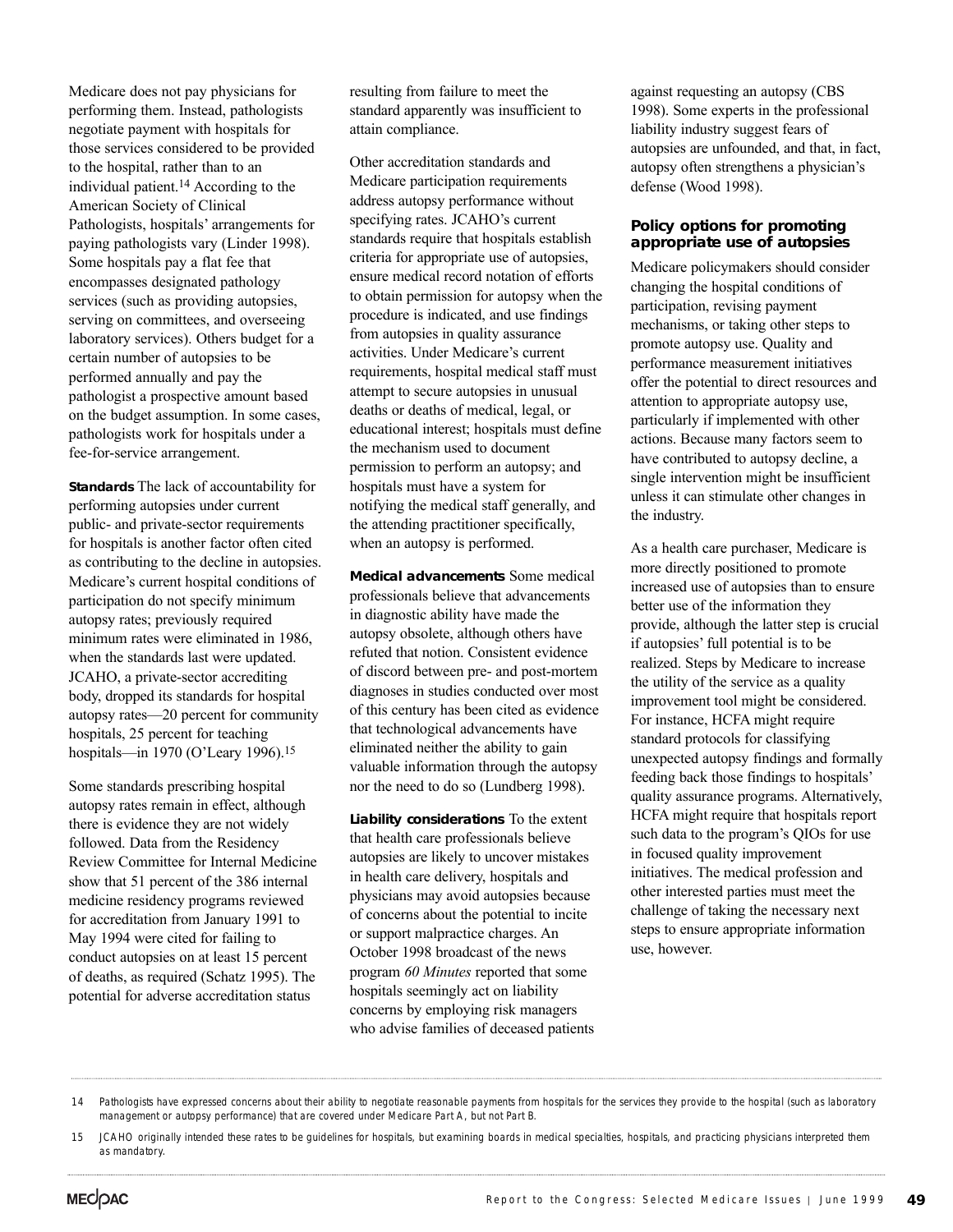#### **Change conditions of participation**

Whether to reinstitute minimum autopsy rates in Medicare's conditions of participation has been the subject of heated debate. If Medicare were to do so, as some autopsy advocates have proposed, the agency might attempt to address some of the concerns that led JCAHO to eliminate its former standards and that presumably also factored into HCFA's subsequent retraction. Among the concerns were that:

- the standards did not necessarily represent the appropriate rates for all hospitals;
- hospitals undertook autopsies unselectively to meet the minimum requirements; and
- the standards failed to consider appropriate differences in autopsy use among various divisions within hospitals (O'Leary 1996).

To address these concerns, new COPs might provide greater flexibility for unusual circumstances, allowing hospitals to justify deviations from established standards when patient case-mix or hospital orientation warrant. HCFA also might consider allowing outsourcing autopsy services when hospitals lack capacity to conduct autopsies on site.

Medicare might strengthen hospital COPs relating to autopsy use without specifying minimum rates. Examples of potential changes include hospital autopsy policies suggested by the American Society of Clinical Pathologists (1997), namely:

instituting an Office of Decedent Affairs or equivalent to help hospital staff and patients' families cope with death in the hospital, to prepare families for the autopsy request, and to institute methods for improving the autopsy consent rate;

- developing an informational pamphlet for the family members of deceased patients that describes the autopsy procedure and its value; and
- conducting in-service programs for nurses and social workers to ensure that these personnel help to obtain autopsy consents.

#### **Reconfigure payment arrangements**

Interested parties assert that promoting adequate autopsy use will require changing payment arrangements, irrespective of other steps taken. The College of American Pathologists states that without such change, calling for more autopsies will only frustrate pathologists, other physicians, hospitals, and institutional administrators (Bauer 1994).

Medicare might consider at least two types of payment changes. First, Medicare could pay pathologists directly for the autopsies they perform by making autopsy a Medicare-covered service, reimbursed under the physician fee schedule. Such a change would appear to make autopsy unique among the program's covered services in that it is not undertaken for the medical benefit of a patient. Second, Medicare might make bonus payments to hospitals that achieve target autopsy rates, an approach that raises different questions, such as whether to impose financial penalties on hospitals that fail to improve autopsy use and whether to introduce other types of performance-based payments.

Costs to Medicare of changing autopsy payment arrangements will depend on several factors, including the level of reimbursement and extent of use. Hospitals' costs and physician work associated with autopsy performance are believed to range widely, depending on the comprehensiveness of the autopsy and the extent to which ancillary diagnostic procedures are required. Fixed costs also vary by hospital, in that many autopsy suites require upgrading to meet recently revised occupational health standards for infectious disease protection. At present, inadequate data

exist to assess the costs to Medicare of making direct payments to pathologists for autopsies.

#### **Make autopsies a quality**

**improvement focus** Medicare's quality improvement programs offer another avenue for promoting appropriate autopsy use. Medicare could identify increased use of autopsies as one of its quality improvement goals, thereby requiring quality improvement organizations to develop and run improvement projects focused on autopsy use. This approach would create meaningful incentives for QIOs, because under the most recent contractual arrangements, HCFA now holds QIOs accountable for demonstrating improvement. It is not clear, however, that QIOs have sufficient leverage with providers to adequately address or overcome the underlying reasons for the decline in autopsy rates.

#### **Incorporate autopsy standards into performance measurement activities**

Although not an immediately viable option, in the future Medicare might use its new performance measurement systems to attain accountability for appropriate autopsy use. Doing so would require defining appropriate performance measures for autopsy use and incorporating those measures in a performance measurement and reporting system for hospitals.

Some developments in this area may be forthcoming. At the behest of the College of American Pathologists, the AMA's board of trustees recently referred a resolution encouraging use of autopsies in performance measurement and quality improvement activities to the Performance Measurement Coordinating Council, a group designed to coordinate the quality measurement activities of three leaders in the accreditation industry: the JCAHO, the National Committee for Quality Assurance, and the AMA (Wood 1998). ■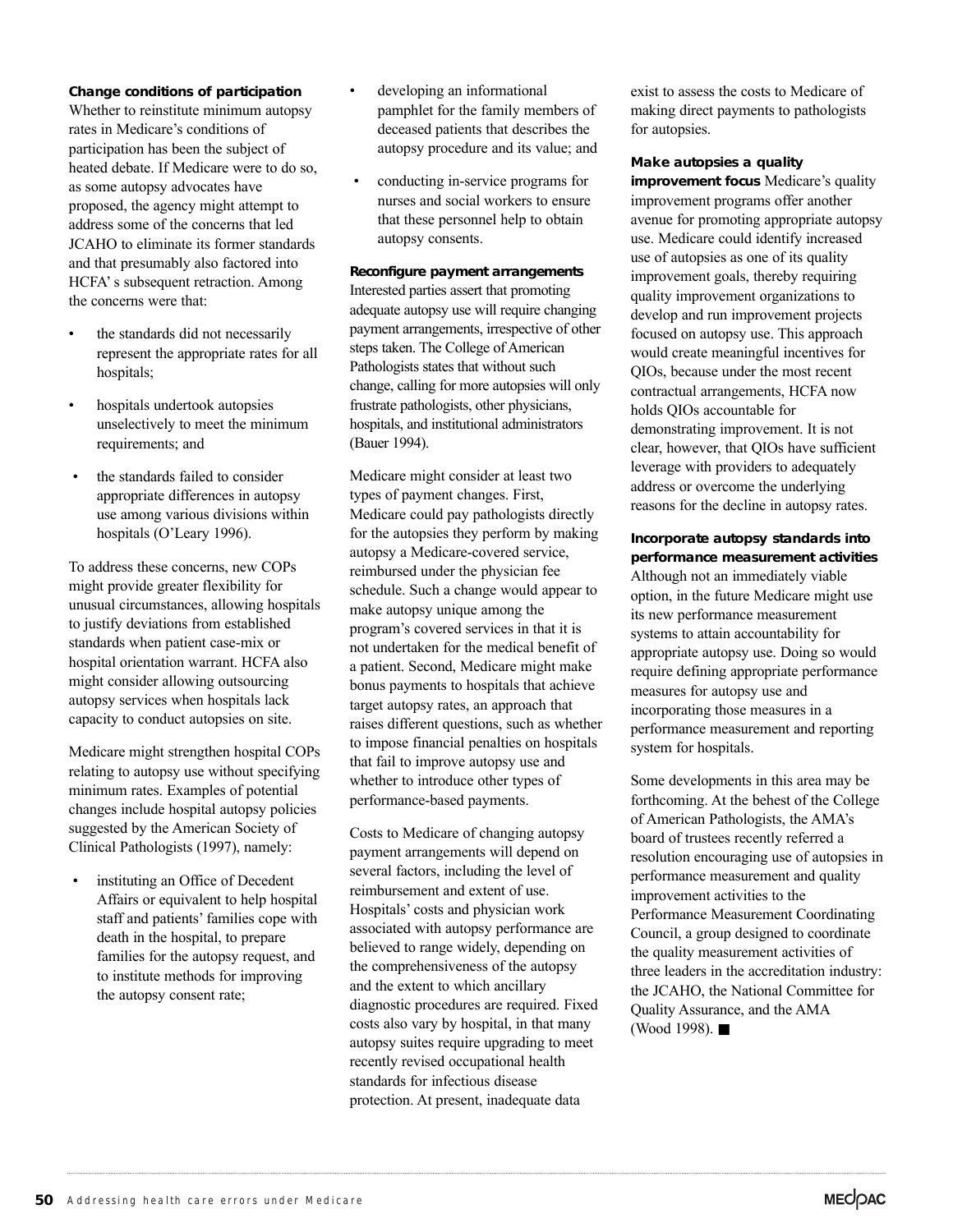# **References**

American Society of Health-System Pharmacists. Top-priority actions for preventing adverse drug events in hospitals: recommendations of an expert panel. American Journal of Health-System Pharmacy. April 1, 1996, Vol. 53, p. 747–750.

American Society of Hospital Pharmacists. ASHP guidelines on preventing medication errors in hospitals. American Journal of Hospital Pharmacy. February 1993, Vol. 50, p. 305–314.

American Society of Clinical Pathologists. Policy/procedure statement on autopsy, as amended and reaffirmed. April 1997.

Avorn J. Putting adverse drug events in perspective, Journal of the American Medical Association. January 22/29, 1997, Vol. 277, No. 4, p. 341–342.

Bates DW, Cullen DJ, Laird N, et al. Incidence of adverse drug events and potential adverse drug events: implications for prevention, Journal of the American Medical Association. July 5, 1995, Vol. 274. No. 1, p. 29–34.

Bates DW, Leape LL, Cullen DJ, et al. Effect of computerized physician order entry and a team intervention on prevention of serious medication errors, Journal of the American Medical Association. October 21, 1998, Vol. 280, No. 15, p. 1311–1316.

Bates DW, Spell N, Cullen DJ, et al. The costs of adverse drug events in hospitalized patients, Journal of the American Medical Association. January 22/29, 1997, Vol. 277, No. 4, p. 307–311.

Bauer S, College of American Pathologists. Written statement to the Practicing Physicians Advisory Council. December 12, 1994.

Bermingham B, Federal Aviation Administration. Testimony before the President's Advisory Commission on Consumer Protection and Quality in the Health Care Industry. January 28, 1998.

Berwick DM. Continuous improvement as an ideal in health care, New England Journal of Medicine. January 5, 1989, Vol. 320, No. 1, p. 53–56.

Brennan TA, Leape LL, Laird NM, et al. Incidence of adverse events and negligence in hospitalized patients: results of the Harvard Medical Practice Study I, Journal of the American Medical Association. February 7, 1991, Vol. 324, No. 6, p. 370–376.

Burton EC, Troxclair DA, Newman WP. Autopsy diagnoses of malignant neoplasms: how often are clinical diagnoses incorrect? Journal of the American Medical Association. October 14, 1998, Vol. 280, No. 14, p. 1245–1248.

CBS. Autopsy, 60 Minutes. Livingston (NJ), Burelle's Information Services transcript. October 11, 1998.

Centers for Disease Control and Prevention. National hospital discharge survey: annual summary, 1996, Vital Health Statistics. Hyattsville (MD), National Center for Health Statistics, January 1999, Vol. 13, No. 140.

Chassin MR. Is health care ready for six sigma quality? The Milbank Quarterly. 1998, Vol. 76, No. 4, p. 565–591.

Chernof D. The role of managed health care organizations in autopsy reimbursement, Archives of Pathology and Laboratory Medicine. August 1996, Vol. 120, No. 8, p. 771–772.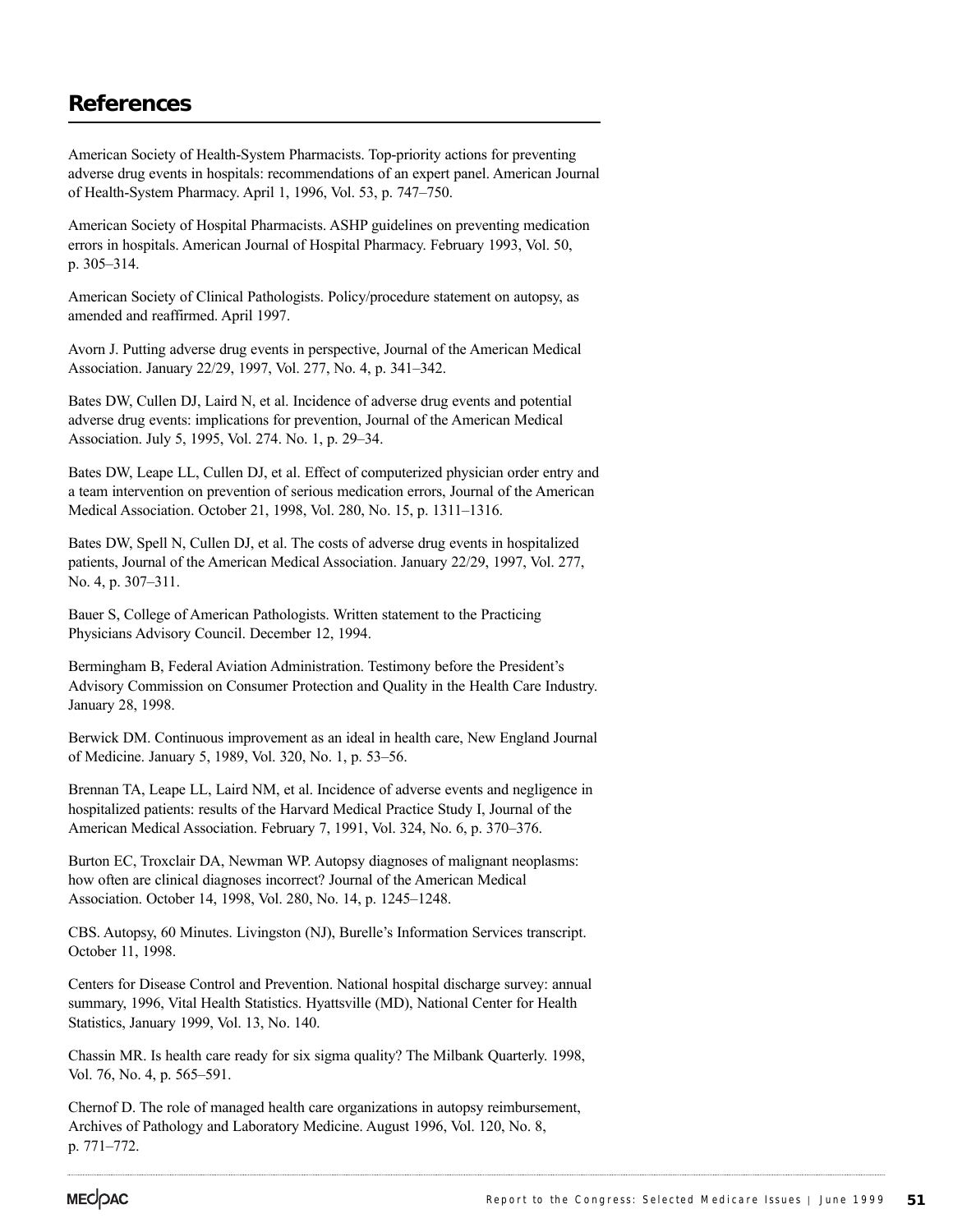Classen DC, Pestotnik SL, Evans RS, et al. Adverse drug events in hospitalized patients, Journal of the American Medical Association. January 22/29, 1997, Vol. 277, No. 4, p. 301–306.

College of American Pathologists. Criteria for autopsies, as revised and reaffirmed. February 1997.

Hastings MM, Andes S. Autopsy—past and present: summary of the institute's Autopsy Research Program and of the 1995 Annual Autopsy Survey, Brief Report Series 97-A. Chicago, The Institute of Medicine of Chicago. December 1997.

Health Care Financing Administration. New results-oriented Medicare rules proposed for hospitals, press release. December 19, 1997.

Hill RB. College of American Pathologists Conference XXIX on restructuring autopsy practice for health care reform: summary, Archives of Pathology and Laboratory Medicine. August 1996, Vol. 120, No. 8, p. 778–781.

Leape LL. Error in medicine, Journal of the American Medical Association. December 21, 1994, Vol. 272, No. 23, p. 1851–1857.

Leape LL, Bates DW, Cullen DJ, et al. Systems analysis of adverse drug events, Journal of the American Medical Association. July 5, 1995, Vol. 274, No. 1, p. 35–43.

Leape LL, Brennan TA, Laird NM, et al. The nature of adverse events in hospitalized patients: results of the Harvard Medical Practice Study II, New England Journal of Medicine. February 7, 1991, Vol. 324, No. 6, p. 377–384.

Leape LL, Lawthers AG, Brennan TA, Johnson WG. Preventing medical injury, QRB Quality Review Bulletin. May 19, 1993, Vol. 19, No. 5, p. 144–149.

Leape LL, Woods DD, Hatlie MJ, et al. Promoting patient safety by preventing medical error, Journal of the American Medical Association. October 28, 1998, Vol. 280, No. 16, p. 1444–1447.

Liang, BA. Error in medicine: legal impediments to U.S. reform, Journal of Health Politics, Policy, and Law. February 1999, Vol. 24, No. 1, p. 27–-58.

Linder J, American Society of Clinical Pathologists. Letter to the Medicare Payment Advisory Commission. December 17, 1998.

Lundberg GD. Low-tech autopsies in the era of high-tech medicine: continued value for quality assurance and patient safety, Journal of the American Medical Association. October 14, 1998, Vol. 280, No. 14, p. 1273–1274.

Manasse HR Jr, Leape LL, Berwick DM, Cohen MR. Letter to the Health Care Financing Administration. March 31, 1998.

Marwick C. Pathologists request autopsy revival, Journal of the American Medical Association. June 28, 1995, Vol. 273, No. 24, p. 1889–1891.

Nichols L, Aronica P, Babe C. Are autopsies obsolete? American Journal of Clinical Pathology. August 1998, Vol. 110, No. 2, p. 135–270.

O'Leary DS. Relating autopsy requirements to the contemporary accreditation process, Archives of Pathology and Laboratory Medicine. August 1996, Vol. 120, No. 8, p. 763–766.

O'Leary DS, President, Joint Commission on Accreditation of Healthcare Organizations. Written statement to the Medicare Payment Advisory Commission. September 17, 1998.